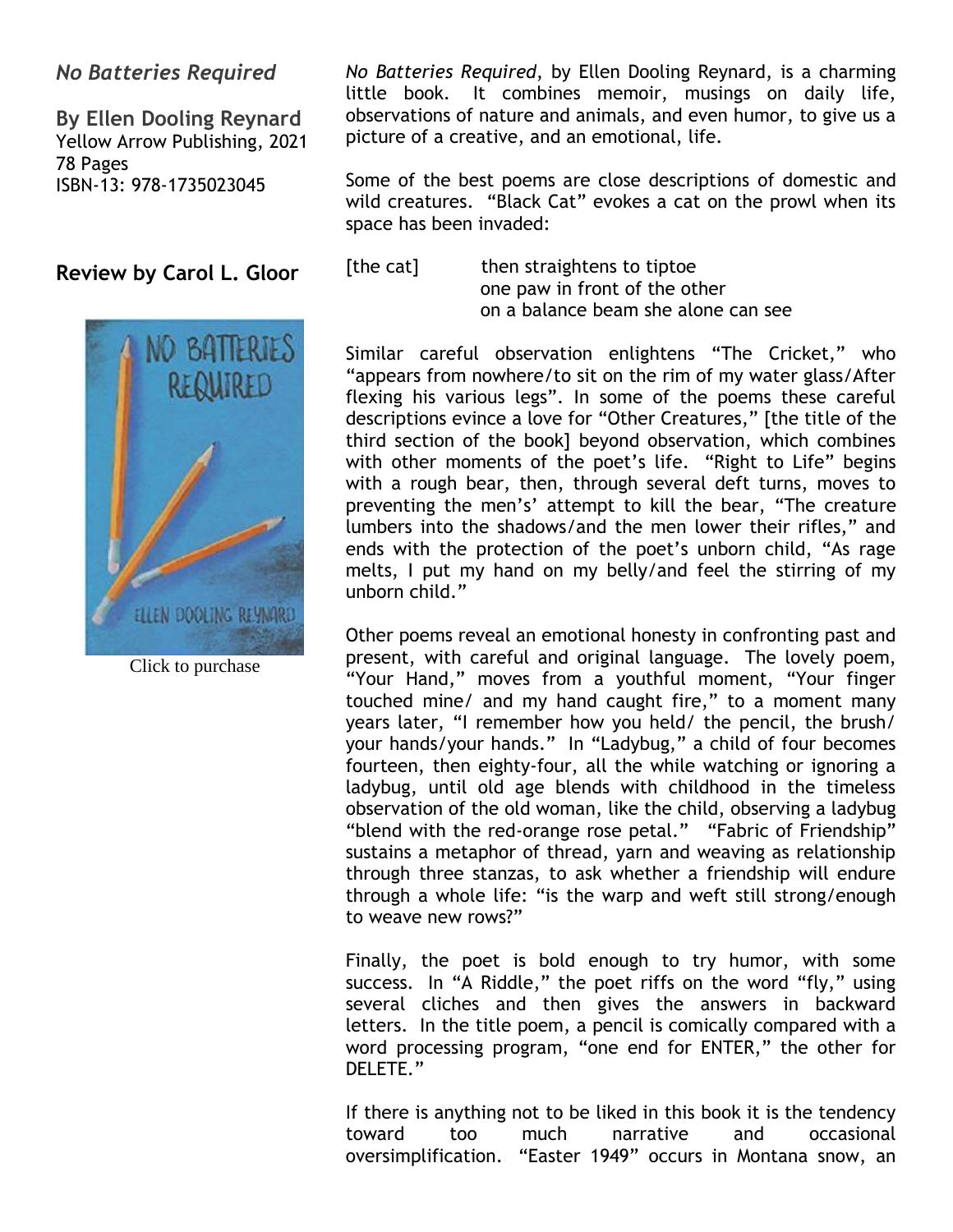incredible enough image, but spends too much time getting to the gravamen of the poem, that the poet's father had planted an Easter egg in the snow especially for her. And "Old Age" begins with a cliché, "the best years when it is no longer/necessary to prove anything to anyone.

But these lapses do not detract from the essential careful observation, emotional honesty, and original language which permeates the book. All in all, a good read, like a conversation with a close friend.

===ABOUT THE REVIEWER: Carol L. Gloor's poetry chapbook, *Assisted Living,* was published by Finishing Line Press in 2013, and her full length poetry collection*, Falling Back*, was published by WordPoetry in 2018. Her poems have been published in many journals and anthologies, most recently in *Gyroscope,* and she is a member of the Chicago poetry collective Egg Money Poets.

Posted September 1, 2021

The Bold News of Bird Calls To label the arresting poems in this collection nature poetry alone would be to miss the breadth and richness of Edward Morin's subject matter in this, his fifth collection in four decades of teaching, writing and publishing poetry, translations, reviews and academic essays. In a volume packed with long-line free verse (with a few exceptions, when he ventures into a tight rhyme scheme, usually to have a little fun with the subject matter), Morin gives the reader plenty about birds—robins, wrens, sparrows, swallows, swans, ducks, grouse as well as house cats, toads, and a neighbor's particularly surly dog. His powers of close observation are evident in the very first poem, about blue jays— "sinister as Dutch elm disease"—and juvenile cardinals, who sing "with the modesty of talented beginners."

> Morin's conversational tone and language and his gestures of familiarity with his reader often belie the seriousness at the heart of so many of these poems. In "Elegy," the middle-aged speaker memorializes his colleague from the time of their first teaching jobs, where the two of them 'craved to write fine stories/and bring as many students as we could/by sleigh over the moonlit tundra where/Hemingway and Chekhov had left their tracks." After both he and his friend are denied tenure, they continue their separate professional journeys "know[ing] what stories/sound genuine (and why), what gives us hope/ in life and art, and is most likely to endure." Here, Morin's language and subject hearkens back to Keats' pondering immortality through the poetic art.

> The strongest works here are not Morin's studies of nature and

**By Edward Morin** Kelsay Books, 2021 102 Pages ISBN-13: 9781952326707

## **Review by Lynne Viti**



Click to purchase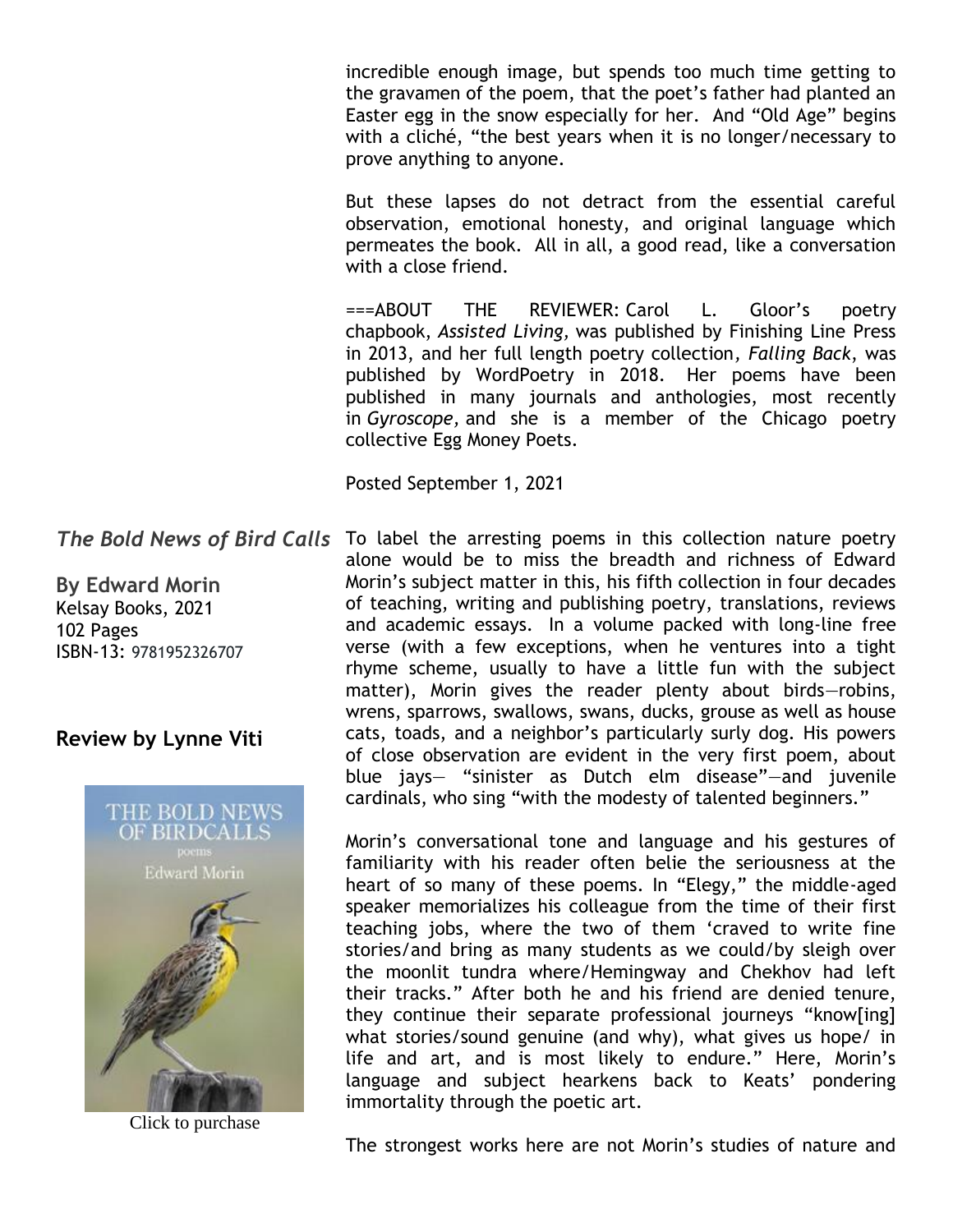particularly, birds, but narratives plucked from a long life—the tale of a paint store robbery told in "Valentine's Day, 1972," when Morin was minding the store and left shaken, on the floor, his hands bound behind his back. In fourteen stanzas full of exquisite and jarring detail, he allows the reader to share his fear and later, his need to tell and retell –both to his lover and us—the story of the robbery and its aftermath. His PTSD is evident, both to him and his girlfriend. The next day, as he sums up in curt, understated language, he quits: "It was only a job."

Politics, tales of an ex-wife, lovers, a second wife, a flashback to a train trip at age four, from Milwaukee to Michigan's Upper Peninsula to visit grandparents who "smelled wrong/and spoke an unintelligible tongue" are interspersed in no particular order with an elegy for a high school debate team buddy ("Old School Ties"), his factory worker father who "kept our few possessions in good order" ("Bolts in the Blue"), a close study of phragmites in the Erie Marsh ("Mighty Phragmites"), and the tale of his fall from a ladder that resulted both in an ankle fracture—and a spectacular self-mocking poem. A meta-poem, "Poem as a Deconstructed Car" chronicles a spontaneous sports-car boosting caper, whether real or imagined, nonetheless intriguing.

There's much more, the clever and funny "The Bernie Madoff Hustle," "Epithalamion," likely an occasional poem for the wedding of friends, and the collection's final, and in my view, best section, "The Passage of Swans." In this last group of poems, Morin paints the portrait of a large extended family, with marriages that stuttered an flew apart, and some that endured. All this is seen through the seasoned eye of the poet, for whom old friends and loves, family, wrens, robins, Presidents (Nixon and G. W. Bush), toads and University Presidents—are all grist for Morin's omnivorous poetic self.

===ABOUT THE REVIEWER: Lynne Viti's most recent book is *Dancing at Lake Montebello* (Apprentice House Press 2020). A lecturer emerita at Wellesley College, she has published two chapbooks, *Baltimore Girls* (2017) and *The Glamorganshire Bible* (2018) from Finishing Line Press. She blogs at lynneviti.wordpress.com

Posted September 1, 2021

32 Pages

Time and Tide: An Atlas for Denise Thompson-Slaughter, a writer residing in western New *the Grieving* **By Denise Thompson-Slaughter** Plain View Press, 2021 York State, has published two earlier books of poetry as well as having her work appear in journals such as *Nine Cloud Journal* and the *Tipton Poetry Journal*. She also has published prose, including the recently-released study of the paranormal, *Cleaning the Coincidence Closet: Exploring the "Inexplicable*."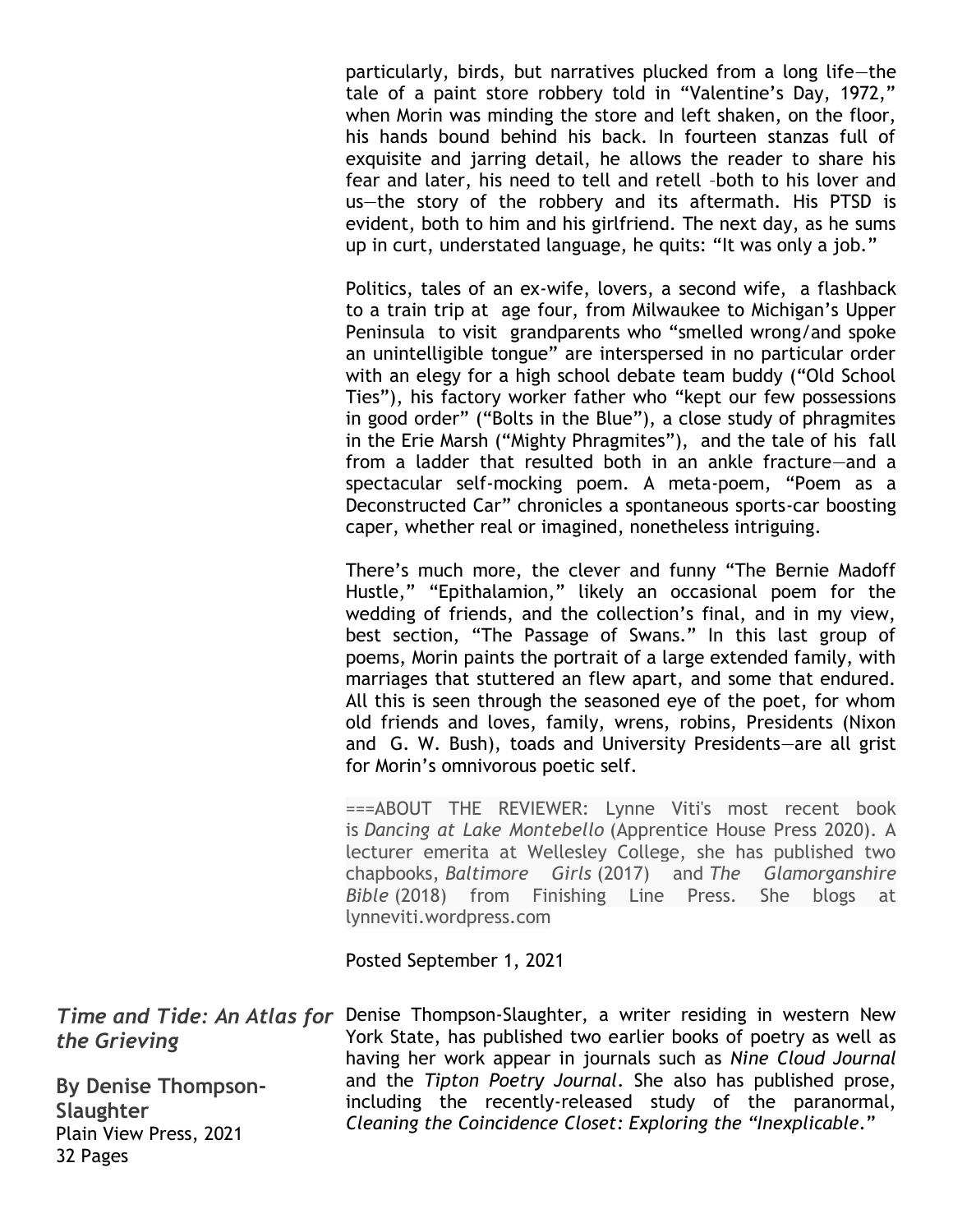ISBN-13: 9781632100870

# **Review by Bill Cushing**



Denise Thompson-Slaughter

Click to purchase

Now she offers a new chapbook of poems, *Time and Tide: An Atlas for the Grieving.* Dedicated "to the Grieving, with special thanks to the medical personnel and first responders during the Covid-19 pandemic," it is only natural to expect that the 21 poems contained in these 26 pages focus on the effects the virus had on the people of the world over the year of Covid 2020.

Titles such as *Covid 19–20, New York City* and *The New Normal* encapsulate the recent year of lockdowns where she recalls how "I am quarantined at home with my many ghosts" in *My Ghosts*. In *The Purell Bottle Is Half Full*, she delivers a perspective on that bromide that brims with dark humor as she asks

In such times can death be kind? Can death be timely?

How lucky were those who died of old age right before the Black Plague?

Those who had heart attacks in Nagasaki the day before the bomb fell?

#### *It Could Have Been Worse* **offers its own strange form of optimism:**

It could have been Ebola or the Black Plague or the Red Death, something bodily gross, bloody. It could have lasted a decade. Thirteen times as many could have died.

It could have been worse.

But then again, it could have been better.

The poem *2020* reads like poetic Vonnegut as Thompson-Slaughter notes how

The numerals looked so round and pleasant, like a date from "The Jetsons" TV show simple, clean, easy.

She goes on to observe how the last year was like

1918, 1929, and 1968 rolled into one with unprecedented new horrors on top.

Then she works through an alphabetical listing of some of the horrors of that year to end with the line "Could it get any worse? Don't ask!" Meanwhile *Mourning Tote* employs multiple meanings of its title while it examines the impact of mandatory lockdowns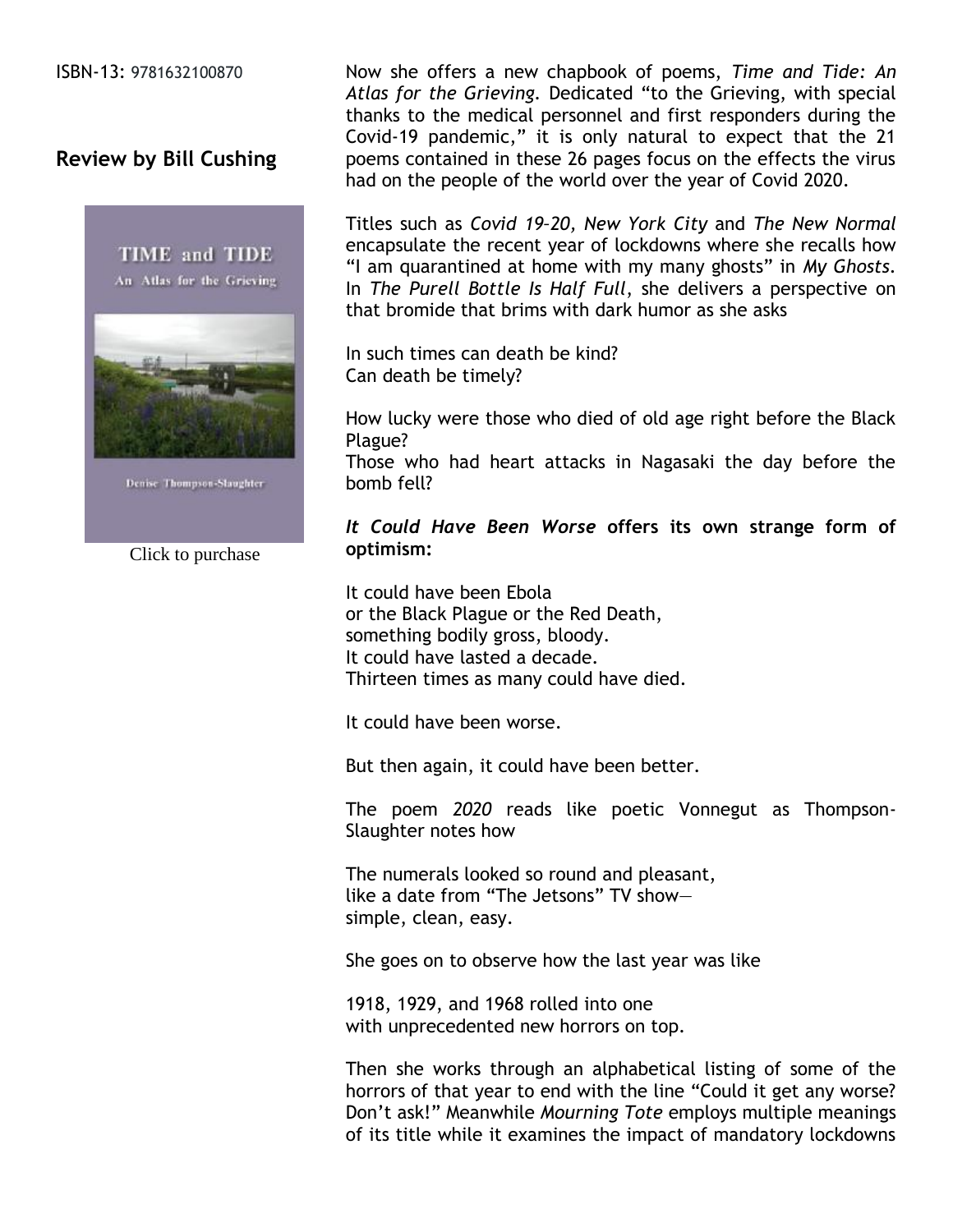on the human psyche as

We think of all the thousand ways we're fragile and prone to mistake, while others we for granted take. The year advances as it will, but we tote up our losses still.

One of her most powerful poems concerning the year of the virus is the poem *Lament*, which opens with the stanza

Imagine death without rituals, grief without hugs, mourning without companionship, comfort without community.

She follows this with an observation on *Personal Protective Prisons*, an apt metaphor for the trend in masking. Yet here she sees it as means by which we "climb Maslow's pyramid of needs."

Still, her best writing focused on Covid, perhaps ironically, are the two Pandemic Haiku. I won't give them away here as these two deliver a real gut punch to readers.

The writing here also examines modern lives as well as universal ones. There are a number of poems that stand as personal political statement. These include titles such as *Murder of an Innocent* written in memory of Breonna Taylor, *Where Does It End? (for Daniel Prude*), or *A Nation's Women Mourn*, an abbreviated acrostic that acts as a paean to the late Justice Ruth Bader Ginsberg.

Thompson-Slaughter is at her strongest when her writing is more universal in perspective. *Against the Tide*, the opening poem, presents readers a narrator with

arms wrapped tight around a wooden pylon connecting earth to the river of time.

as "Barnacles begin to cling, but I don't care" because, as Thompson-Slaughter notes,

Eventually the spring floods come. The raucous river is full of new water, new life, new eddies and sites of interest, even to me. My grip loosens and the waves pull me from my post, wash me further downstream with my hands full of splinters, bobbing like a cork,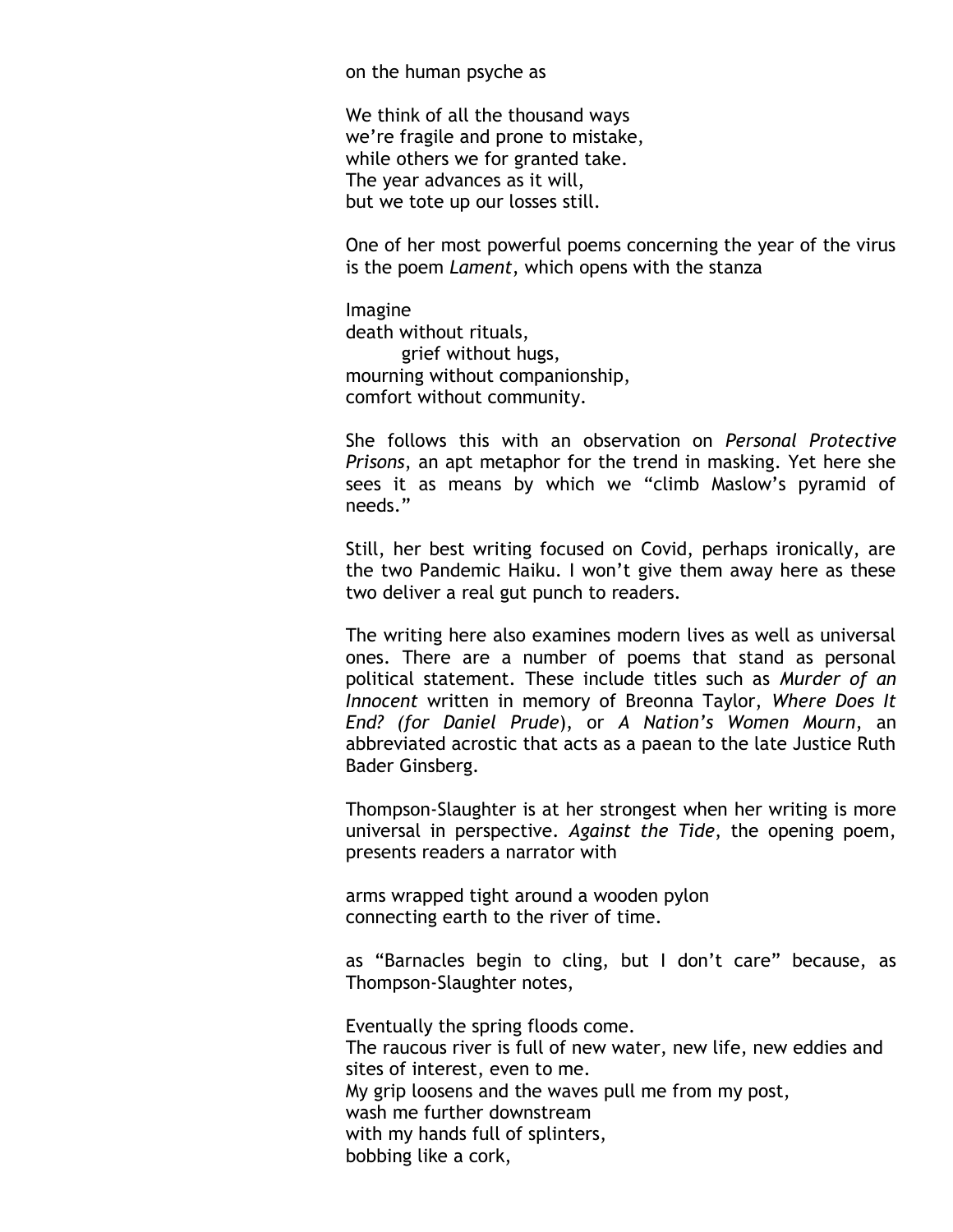anchorless.

*The Club No One Wants to Belong To* identifies with and clarifies how it feels as a parent who experience the loss of a child when she asks,

Don't you get sick of everyone saying "I don't know how you do it"? There is no how. There is only to die or to keep breathing

then explains

But the only superpower you've got is putting one foot in front of the other. So, we do it again today.

These are reactions that I can easily attest to.

The beauty of chapbooks—when done right—and their challenge to the writer is packing as much skill and creativity in a short span of text. Denise Thompson-Slaughter meets that challenge in *Time and Tide* and does so while covering a variety of topics. ===ABOUT THE REVIEWER: Bill Cushing is a retired English teacher currently residing in California. He is the author of two poetry collections, *A Former Life* and *Music Speaks.* His newest chapbook, .*..this just in...,* is also available from CyberWit.

Posted September 1, 2021

*Kindness in Winter*

**By Sally Nacker** Sally Nacker, 2021 42 Pages ISBN-13: 978-1-954353-37-4

**Review by Michael Escoubas**

*This review was previously published in Quill & Parchment.*

In the winter of his life Leo Tolstoy devoted some 17 years to compiling a journal of wise sayings that he felt would serve the world for generations yet unborn. Of kindness, Tolstoy had this to say,"Kindness is for your soul as health is for your body: you do not notice it when you have it."

I thought about Tolstoy's dictum as I enjoyed the poems in Sally Nacker's latest collection, *Kindness in Winter.* While I sense no motive in Nacker's work to "save the world," or to promote a moral agenda, I find embedded in her poems a heart for life, an empathy for the world which surrounds her. The season itself, speaks a word of kindness into her being, into her soul.

A complaint about reading poetry that frequently reaches my ears runs variously as follows, "I don't read poetry because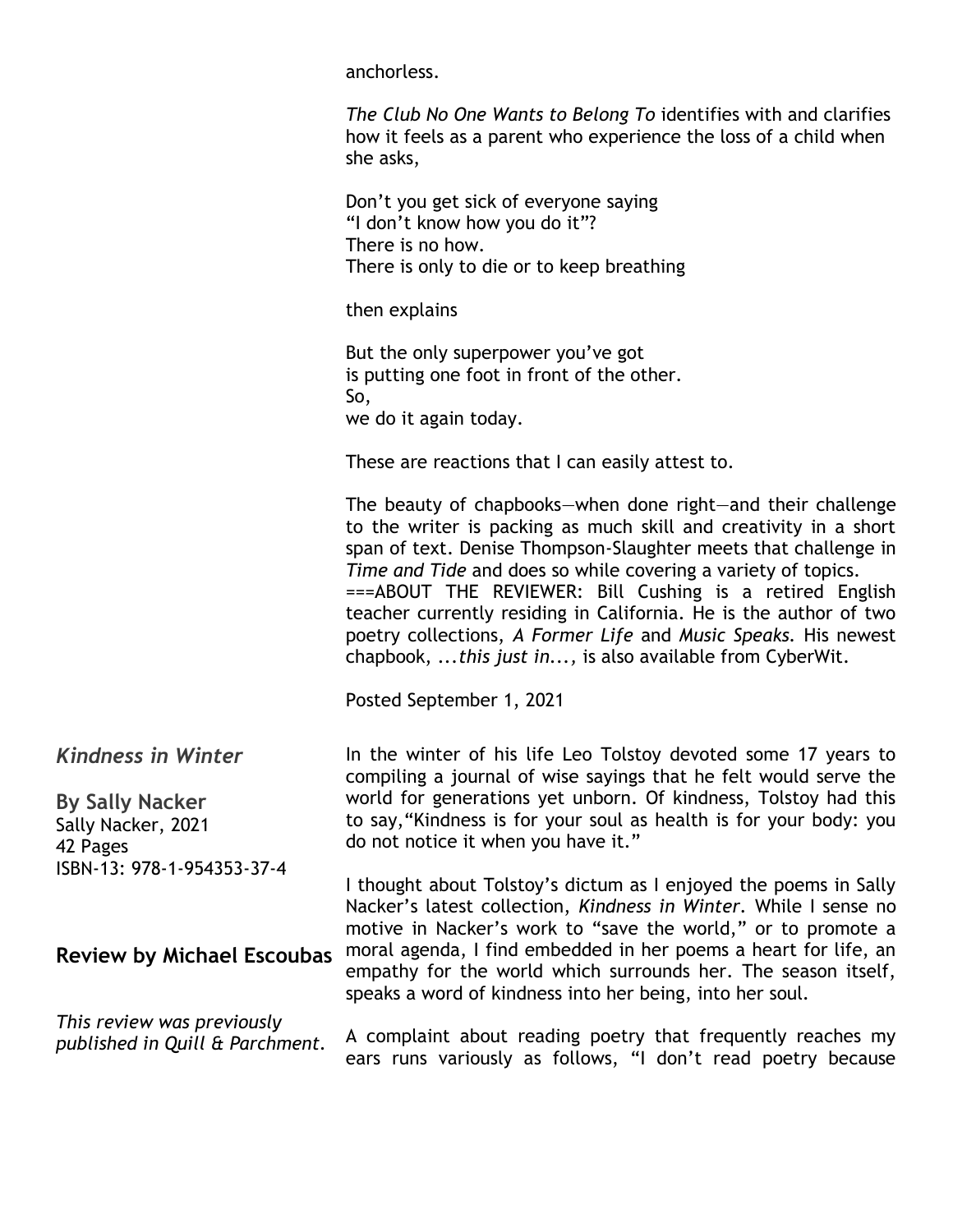#### KINDNESS IN WINTER



poems

Sally Nacker

Click to purchase

poetry is so hard to understand." On a personal note, I want first and foremost that my readers understand my poems. So does Sally Nacker. These are poems written to be enjoyed. I begin with the title poem, "Kindness in Winter." The poem's protagonist is a nine-year-old girl named Scarlet:

Young Scarlet stands in deepening snow where she knows the doe knows she has stood at the edge of the wood. The doe turns her ears toward the soft, recognizable sound In the snow on the ground.

She listens from far in the wood and from a place of long-ago. Good Scarlet feeds the gentle doe red apples in the twinkling snow.

I picture the softness of the scene, the open and kind heart of Scarlet. I'm drawn to the color contrast between Scarlet, the red apples offered, and the twinkling snow. In a mere 10 lines we have a winter scene. But this is more than a scene contrived. The poem is a tone-setter. In a world often characterized by violence and the get-out-of-my-way push to achieve one's selfish ends, this collection is refreshing.

To be sure, Nacker does not restrict herself to just one season. She touches all seasons and, with little effort, links common experiences to them. "Old Age," is but one example:

Despite all likely lonelinesses, illnesses, and losses, my wish is still to one day be very old—to sit beside the windowsill like now, and know the birds that come and go to quietly observe the snow dissolve into a field of flowers.

Power in language looks away from itself. With stunning simplicity Nacker cap-tures the aging process in terms that make the inevitable palatable.

Nacker's background is New England; Connecticut to be specific. "Early Spring" captures a simple life any one of us might aspire to:

The man and his wife live simply, turning the wood in their stove. It burns like thought and poetry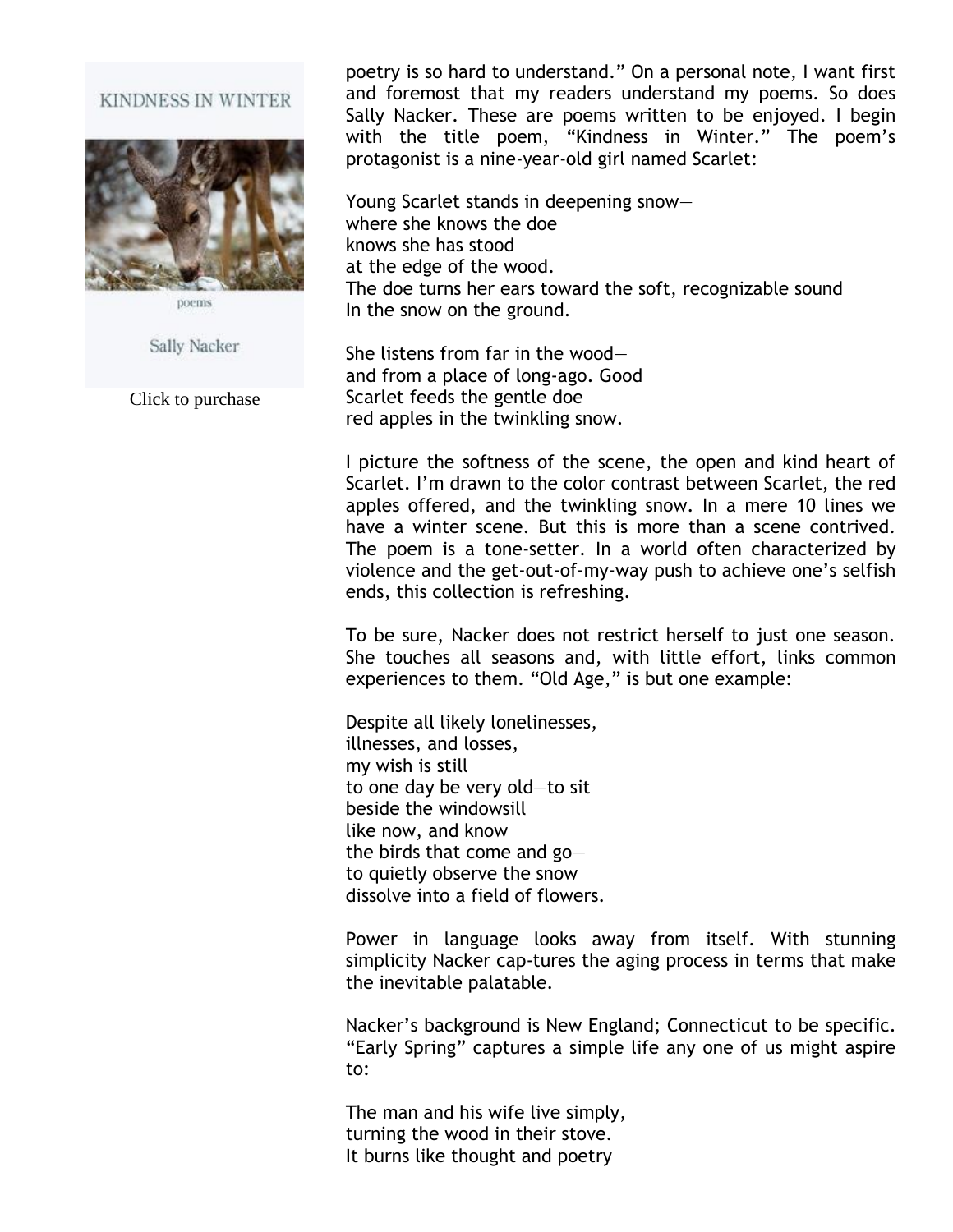In the making, throws love

On the cool spring morning. Behind their little house a garden grows spinach and greens, the kind uplifting faces of new primrose.

This poem causes me to conjure applewood smoke curling from the chimney, the sweet fragrance of biscuits baking and dew sparkling on early spring grass.

Continuing with examples of seasonal poems other than winter, you shouldn't skip over "Edge Habitat in August Rain." This gem pictures a woman sitting quietly in the rain while birds flit and frolic "as though she were not there."

Similarly, if you like poems wherein the weather and human beings meld into a single being, make a note to read "David's Art." *Watercolors splashed over the paper, coloring / the blank world with a heaving and tossing / of my own heart.*

By way of poetic technique, Nacker's poetry is fraught with rhyme. But she does it effortlessly. I am not a big fan of rhyme. Poets often force their rhymes, straining self-consciously to think of just the right rhyme to fit in the line. Nacker is like Javier Baez fielding a grounder at shortstop. The batted ball, the pickup, the toss to first base are of a piece, a work of art contained within itself. This is the treat for-tunate readers have in store when they purchase a copy of Sally Nacker's *Kindness in Winter.*

===ABOUT THE REVIEWER: Michael Escoubas is editor, contributing poet, and staff book reviewer for *Quill and Parchment*, a 19-year-old literary and cultural arts online poetry journal. This review was originally posted on *Quill and Parchment.*

Posted September 1, 2021

### *Melancholia*

**By Alan Balter** Kelsay Books, 2020 41 Pages ISBN-13: 978-1952326301

**Review by Mike Freveletti**

There are books of poetry that you read all the way through and there are books of poetry that you pick up, periodically, when you need a little perspective. *Melancholia* by Alan Balter is a collection of poetry that acts as a time capsule. Vignettes touching on moments from a past life, verse on the nature of nostalgia, ruminations on age, love and, of course, death. Balter's poetry is profound in its simplicity and while I didn't find it subversive, I did find it illuminating.

Throughout my notes taken while reading this collection I kept coming back to what appears to be one of Balter's major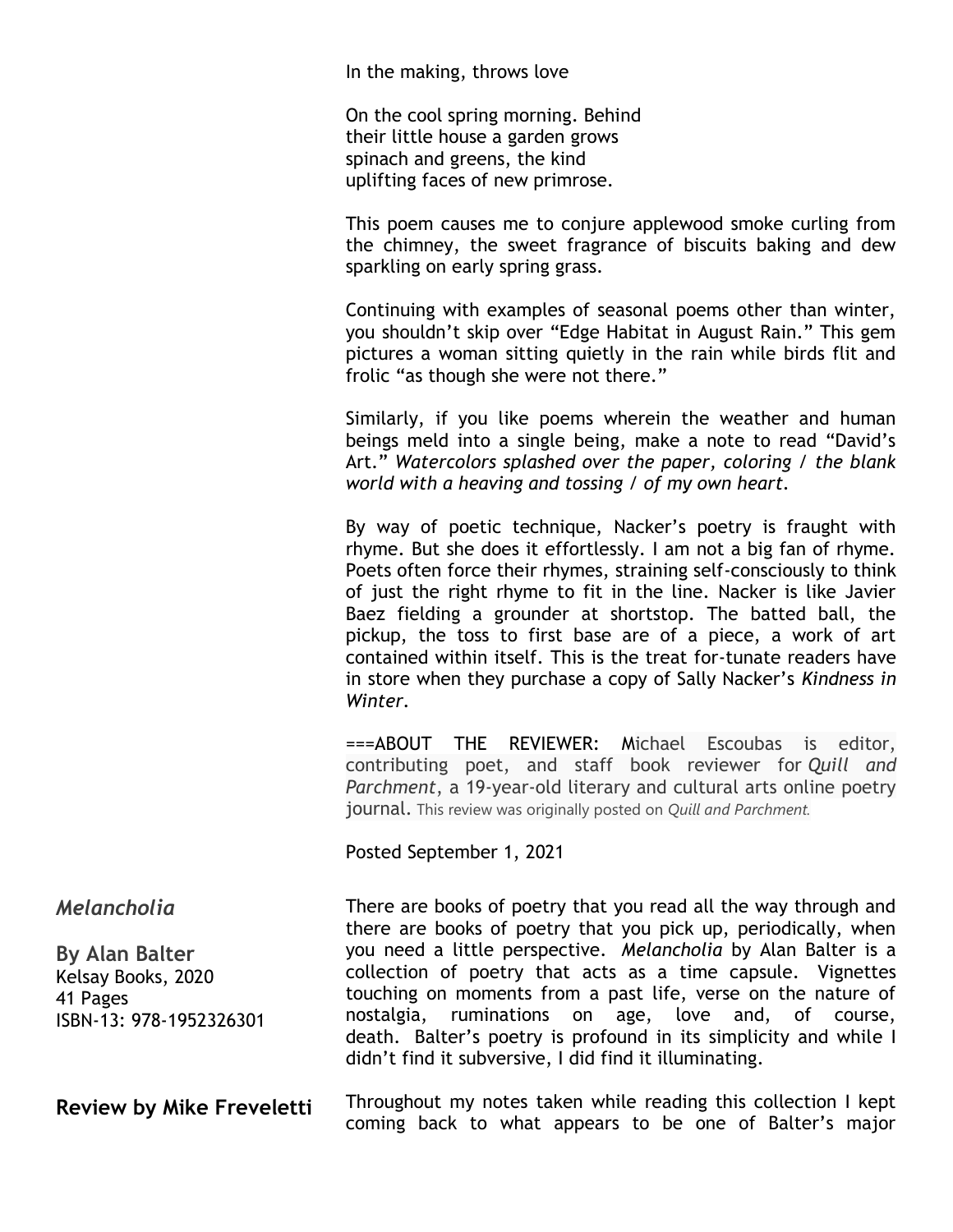

Click to purchase

"themes" in his poems: time. A specific type of time, age, in his hands is multifaceted at the very least and continuously evolving. Take for instance the poem "Imagine" which appears close the middle of the book, "six bedrooms each with a bath en suite/ with marble tile and golden faucets/ but nowhere a place for the boys to strut/ their stuff and tease the girls a while".

It's a portrait of growing up and how over time, like all things, how we grow up *changes*. What's most important, in terms of environment, for a child to grow up happy? Is it a lot of money and cool stuff? What I see in this poem is an image of a somewhat lost view of domesticity. Completely gone? No. Fading? Kind of. In the cosmos of Balter's poetry there is the slight notion that the words he chooses take us back to a less complicated time even if that's not necessarily the case.

A character in some literary movie once said that nostalgia is denial. You choose to ignore the present because it's too painful and instead revel in the past. I love the movie *and* the line but disagree with the sentiment. In the poem "Lost" this reader got a heavy dose of nostalgia and it struck me as one of the best poems in the whole collection. Lines like, "the first love poem I ever wrote/ and the sad novel I almost finished," made me think about my desk full of love poems and the many shelved novels. The plight of the writer. The poem ends with the poet thinking back to old friendships, "maybe they're all in a quiet place/ on a slope near a mountain stream gurgling/ waiting for me to find them again/ or maybe they're lost forever". That stanza almost took me back to my yearbooks from school.

Many of the poems here represent situations that are common but common doesn't necessarily mean happy. One such poem is called "Depression", a word that resonates with me personally but what Balter does at the end is ask the age old question, "am I living or am I dead/ and which one is second best?" A timeless question that's always contemporary no matter how many times we ask it. Here's another poet asking the right questions.

===ABOUT THE REVIEWER: Mike Freveletti is a poet, short fiction writer and occasional dabbler in literary criticism. His work has appeared both online and in print.

Posted September 1, 2021

*Second Story*

**By Denise Duhamel** University of Pittsburgh Press, 2021

Denise Duhamel says she became a poet because of a poetry course she took in college. That made all the difference. A transplant in the Miami area since the first decade of this century, Duhamel is the daughter of working- class Rhode Island parents, and she pays homage to their traditions, ethics, love of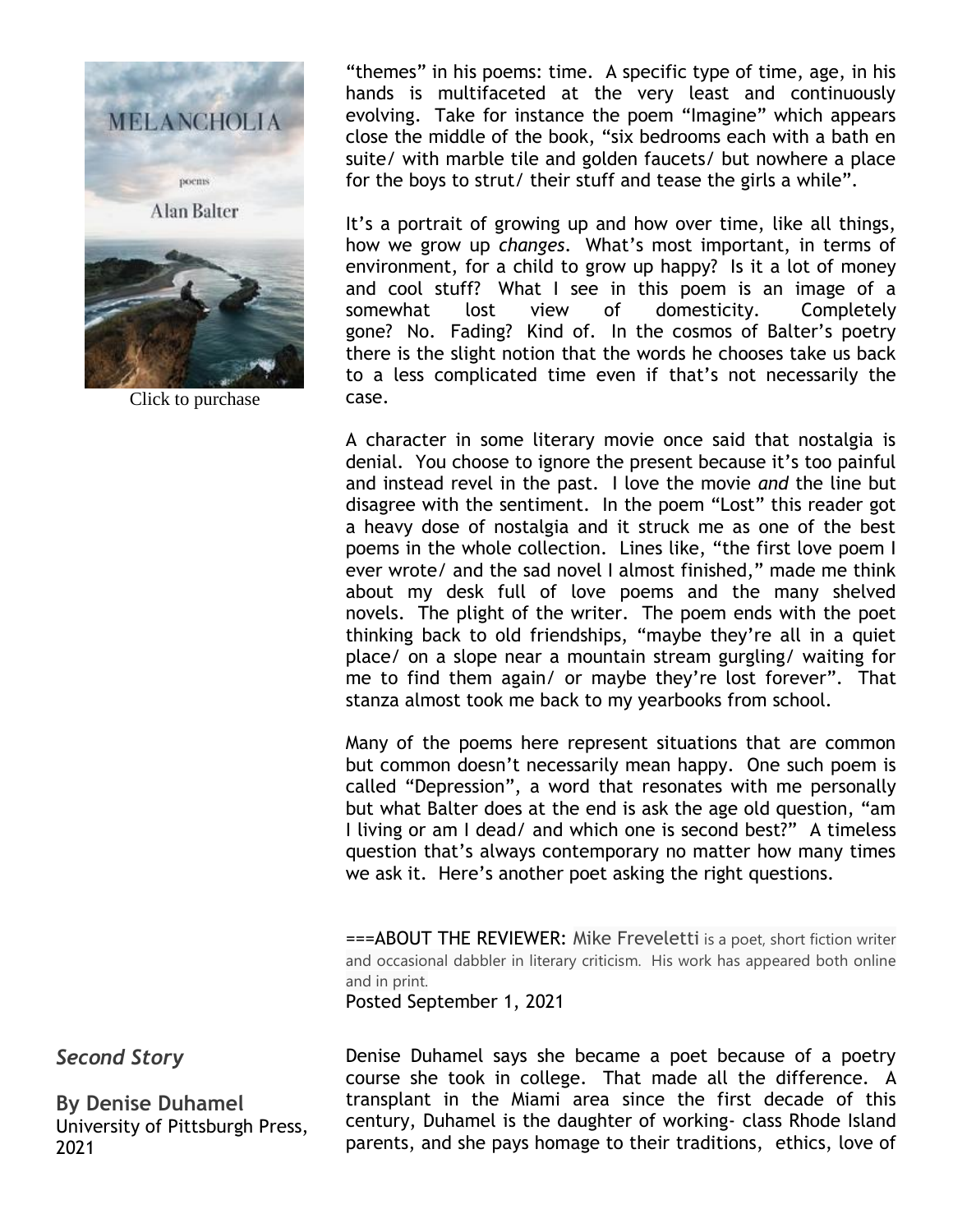#### 110 Pages ISBN-13: 9780822966531

# **Review by Lois Baer Barr**



Click here to purchase copy

education, and their influence on her in many poems in this volume. "Poker Hands," the second poem in the book, is an elegy to her father centering on his calloused hands and the myriad things they can accomplish, in contrast to her own "weak hands." Even more telling, in the antepenultimate line, she reveals that the first time she boarded an airplane and would "travel farther than you and mom had ever been," her purple nail polish was already beginning to chip. She would study abroad, she would attain advanced degrees, but she would still be a girl with a thin veneer of polish.

The first poem of the book centers on Duhamel's political commitment and one of her most urgent topics, global warming. Living and teaching in Florida, she knows firsthand the upheaval and human suffering that climate change can inflict. "Folkways" begins with the poet seeing the sea coming closer and ends with a homeless man who showers at the beach where the upper classes rid themselves of sand before heading home. The man sometimes simply bathes in the sea, and his words to the poet are ironic and prophetic.

> He says maybe his luck is changing, Maybe one day soon The ocean will come to him.

At the heart of the book is a long poem about Hurricane Irma. I admit I stopped reading "Terza Irma" my first time through the book. It's thirty-one pages that cover Duhamel's evacuation and return home during the upheaval caused by Irma (9/5 to 9/18 2017). I went back to the poem for the sake of the review, and realized it is well worth savoring slowly. The poet relates the utter chaos of trying to get out of harm's way when the highways are parking lots. The reader is brought into the confusion and fear the poet and her friends experienced when they didn't know where to go or where to find the basic necessities. They see damage everywhere as they return home. It becomes personal when Duhamel gets to her first-floor condo to find sea water and mud everywhere.

> I hoist my suitcase up the stairs, brace myself as I open the door, slip on water in the hall and come face to face with my books, the white shelves drip ping. I pull down Dante –the pages heavy, wavy as potato chips

There is also humor in "Terza Irma." The rather clunky separation of *dripping* into two lines to make it rhyme with *slip*/*chips.* The pratfall and the salty metaphor just make the poem more poignant to this reader. I enjoyed the satirical portrait of her neighbor, the new age yoga instructor, who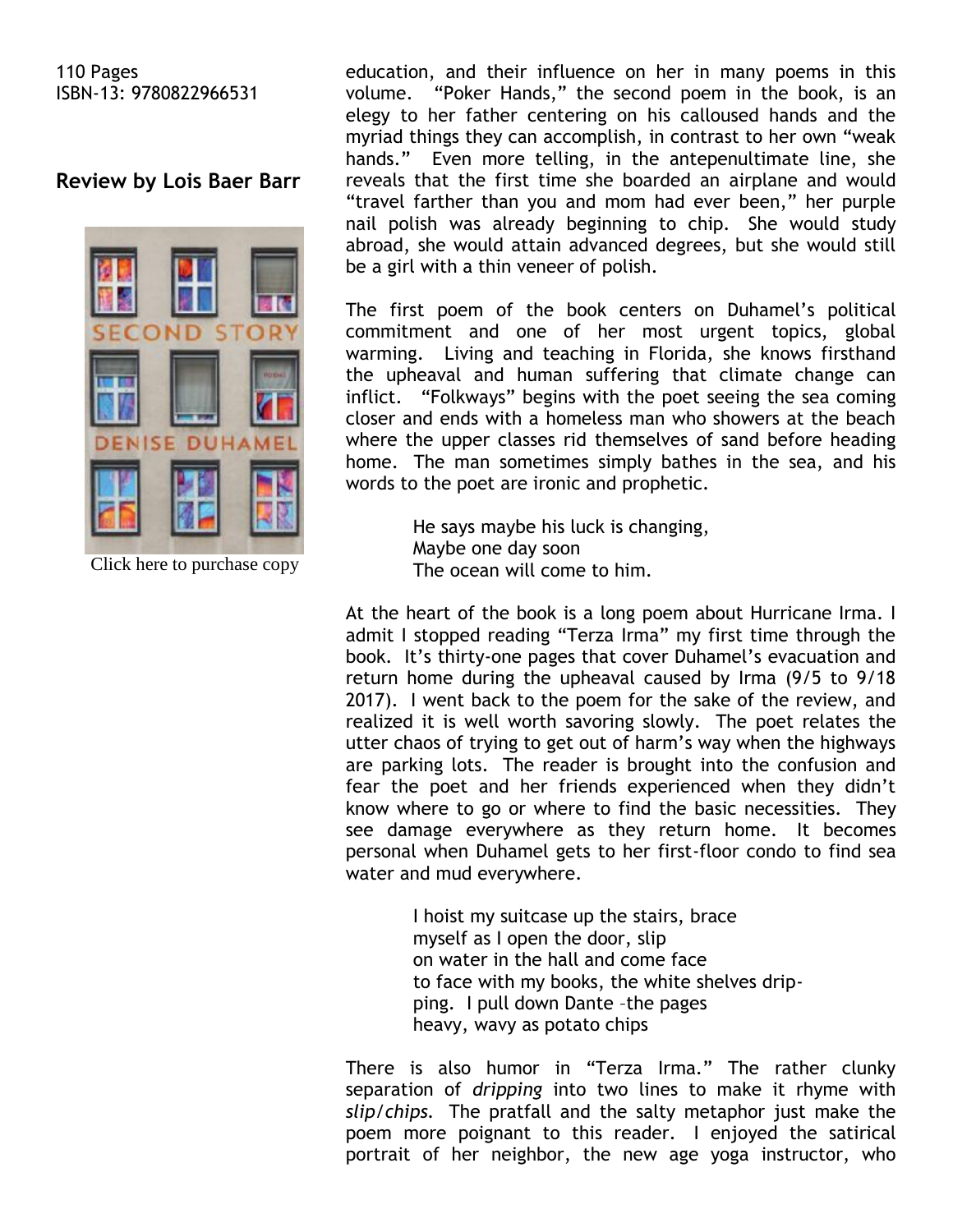becomes overbearing in her attempts to teach Duhamel how to deal with the loss. Irritated and impatient, the poet just wants to get the woman out of her apartment so she can rub some Tiger Balm on her sore muscles and go to bed.

As far as structure of "Terza Irma," Denise Duhamel follows the terza rima form with rhyme on first and third line of every threeline stanza. The form (aba, bcb,cdc, etc.) is used in Dante's *Divina Comedia* and she follows this form for the entire length of the work. It is not heavy-handed, and I was so interested in the plot, the personalities of the good friends, and the kindness of the condo superintendent, that at first, I only noticed that it was done in tercets. Now (thanks Wikipedia) we know why the first ruined book she pulled from her shelf was by Dante.

She deals with humor about the menace of spam with her found poem using words from an email sent by someone called Mindy whose subject line read "I Love Sex in all its Forms" Duhamel followed the links offered in the email and created her entire poem with language from the sex websites.

Also, very political are her two clever prose poems called "Fortyfive…Noun." The titles are written as dictionary entries complete with International Phonetic Alphabet guide to pronunciation. The first poem emphasizes the ubiquity of guns in society now and take us back to days when we Ops only knew about cap guns or Davy Crockett's rifle. She ends it by saying that when she mentions forty-fives to her students, they think she's talking about a gun. "When I teach David Trinidad's 'In My Room,' a poem about a pensive boy listening to 45s, my students ask if he is listening to guns." The second poem called "Forty-Five" is a rant with all the hilariously sickening names applied to the president of that number. It ends:" "See also Trump: code name for Meth." One wonders whether she was influenced by an article in *Rolling Stone* by Annamarya Scaccia, "'Donald Trump' Tops List of New Meth Nicknames" in the May 30, 2017 issue.

Another thread that weaves throughout the book is her love life. Love Poem #6 and Love Poem #11 should be called love/hate poems as they deal with the struggles she and her exhusband have had with their relationship.

Because of her use of simple language and highly original images from mythology and pop culture, I didn't realize at first that her work is often written in classic forms. There is an artful sonnet, "The Unreturning, 2019." "I Love Sex in All its Forms" is a pantoum. She also has a pantoum about the Covid19 pandemic. But the most wonderful pantoum is about becoming her mother. Its repetitive nature underlines her fears that she is, like her mother, losing her memory. Another poem reveals her as a devoted but somewhat baffled aunt to six boys under six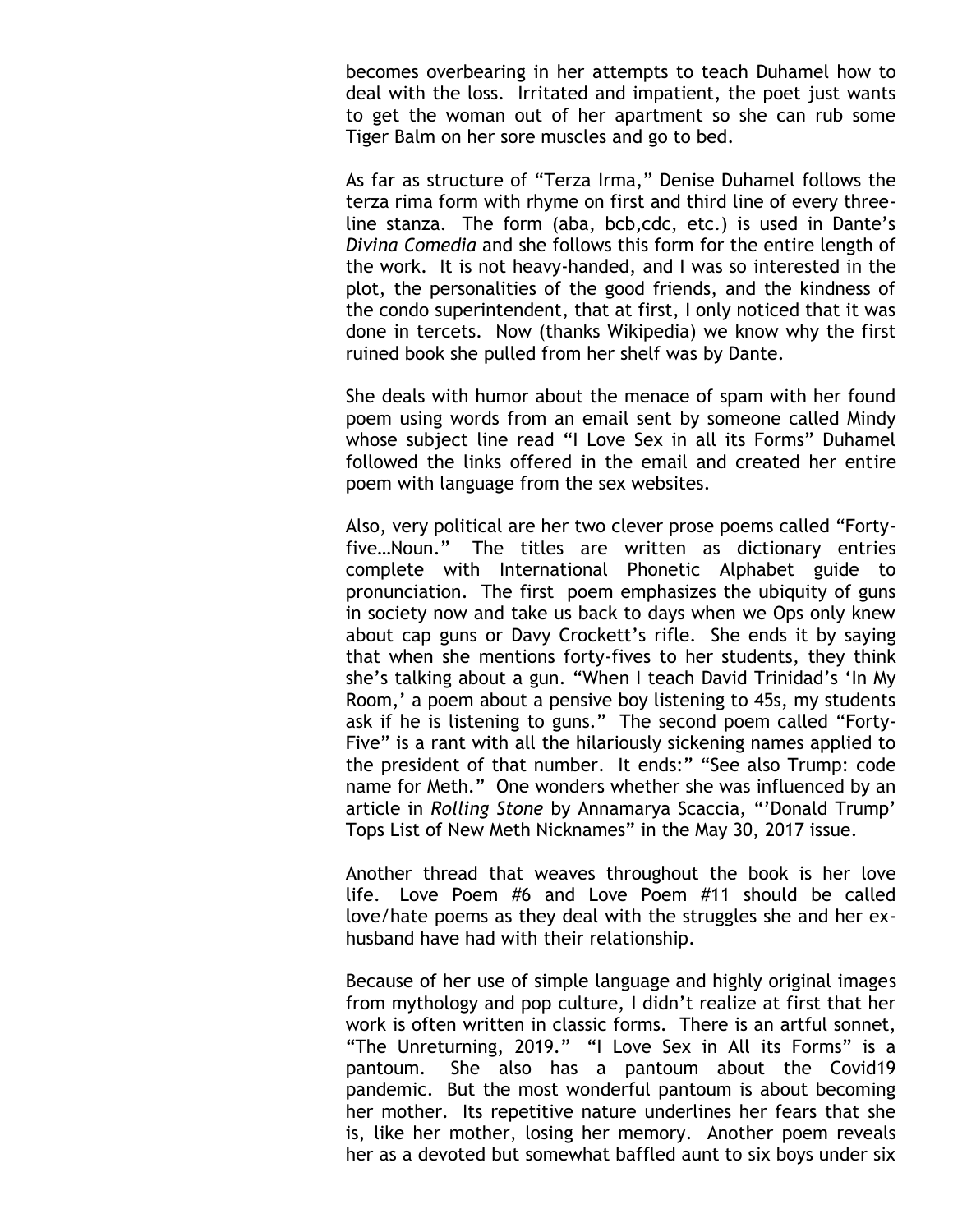who all look very much alike, in "A Sestina of Grand Nephews."

Denise Duhamel has the confidence of a successful poet whose work has received important prizes. She not only uses Italianate forms, but she pens her own brief version of Ginsberg's masterwork "Howl." In her interview with Tim Green for Rattle's weekly YouTube/Facebook reading and open mic (Rattlecast #86), she addresses that divide between rap and academia that no longer exists. A Distinguished Professor at Florida International University, I would say she bridges that gap artfully. Maybe she built the bridge herself. Anyway, I invite you to cross over and climb up to her *Second Story*. All good poems have a second story and, like her work, maybe a third or a fourth. From now on, I'll be climbing stairs behind Denise Duhamel to wherever she may lead. I'm a convert.

===ABOUT THE REVIEWER: Lois Baer Barr lives in Riverwoods with her husband and her pandemic pup Aggie. You can read her poetry in *Biopoesis* (Poetica Press, 2013) and her stories in *Lope de Vega's Daughter* (Red Bird, 2019). Her work is online at *Alimentum*, *Ekphrastic Review*, *Highland Park Poetry*, *The Jewish Literary Review, Persimmon Tree,* and *Southern Women's Review* and in print at *cream city review, East on Central*, *Valley Voices,* and forthcoming at *Rattle.*

Posted August 1, 2021

*Kissing the Long Face of the Greyhound* **By Yvonne Zipter** Terrapin Books, 2020 92 Pages ISBN-13: 978-1947896291

**Review by Marjorie Skelly**

Yvonne Zipter writes of the outdoor natural world in surprising ways that invite her readers to both look at and see that world more comprehensively than we currently do.

The book begins with the poem "Summer Lament," the first few lines being "Catalpa blossoms clot the sidewalk/ like too much joy/ or an explosion of faith…." This beginning sets the stage for other arresting nature imagery. One can start to feel as though Zipter is our tour guide taking us on a journey that we have never been on before, one that ignites the everyday lives we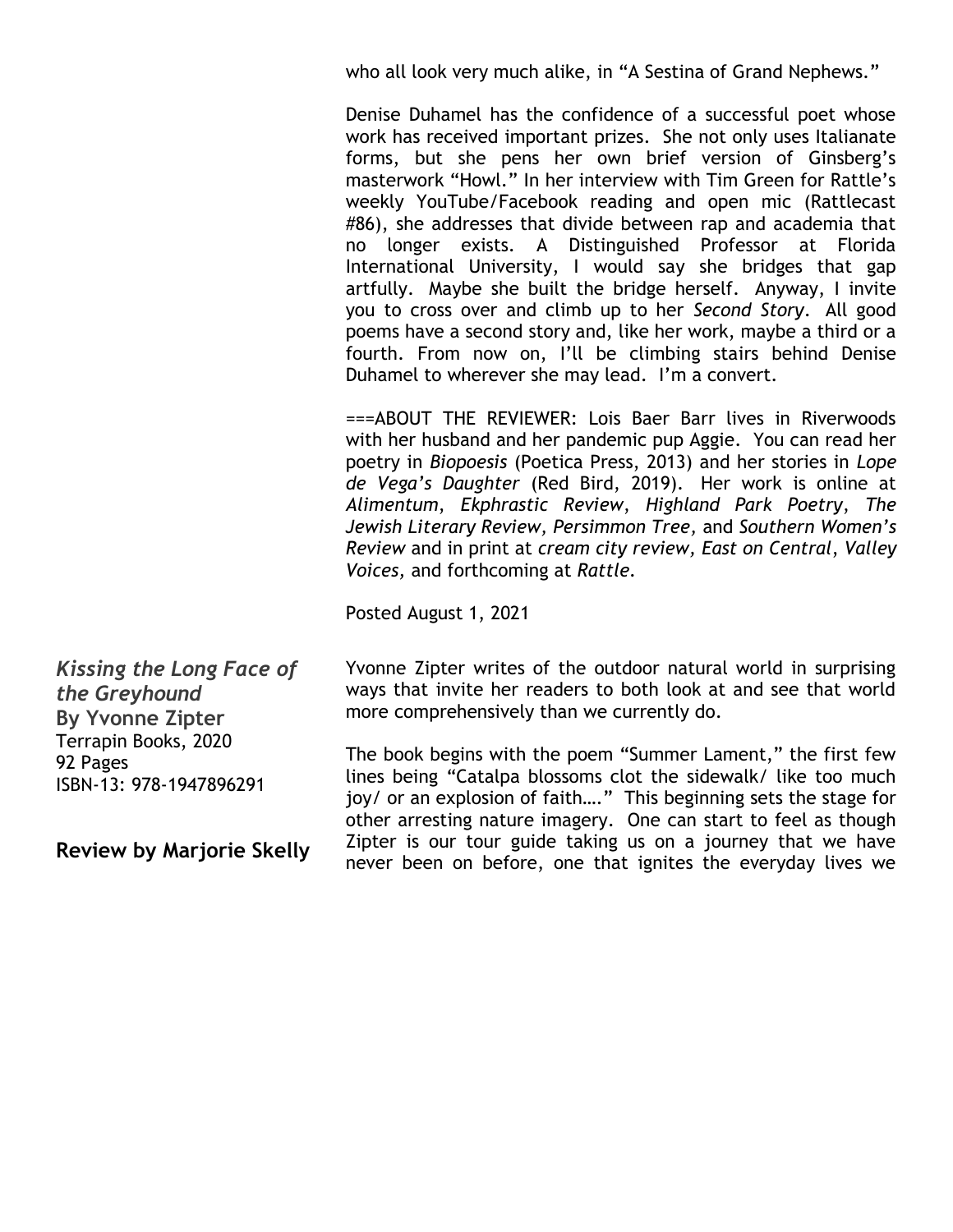

Click to purchase

lead into places where the mundane is somehow transformed into magic, something precious that we just might have overlooked in the absence of Zipter having written this book!

By the time we get to the last poem, "Blue Wild Indigo," we have hopefully better learned the art of paying close attention, both to the ways we read and interpret poetry and the way that the natural world unfolds our senses if we have the patience to stay with nature instead of running through it as fast as we can to get some place other than nature. At least that is the way that I interpret some of my own reactions to nature at times.

That said, Zipter invites us to not just see, hear, smell, and taste nature. In the poem "Blue Wild Indigo," we even learn about the history of this plant that once yielded the "dye prized, once, by shamans,/slavers, rag traders, and kings…." And, of course, Zipter stays with nature long enough to see the Blue Wild Indigo's interior consisting of "seeds lined up/ like piglets at suckle/ like rowers in a scull,/ like socks in a gentleman's drawer, like/ footlights glowing golden against the pod's/ black backdrop, ready to illuminate the next/ stage of their cycle: heroes of their own story."

I would be remiss not to comment on the cover of this book which encapsulates in many ways and in one picture, the intent of the book. The Greyhound dog is looking at us readers with just as much intensity as we might have if we looked at him/her carefully. The Greyhound looks at us with one eye open and the other covered with a freshly picked red rose. I won't bother with my specific reaction to this book cover as your reaction should be yours, not mine. But…with a title like "Kissing the Long Face of the Greyhound," who would not want to open the book and read it? Who would not want to experience such killer lines as "I let the grass run its fingers/ over the naked back/ of my foot."? (From the poem "Into the Opening" on page 61).

So, sit back with a glass of wine, or another favorite drink of yours, while you read this book, and perhaps you will have the same questions that I have: Who can always tell what is ordinary, extraordinary, mundane, spiritual? Can heaven be right here on earth? What might I be missing, not seeing?

When I closed the book, and thought about it for a while, I realized that the questions might be more important than the answers.

===ABOUT THE REVIEWER: Marjorie Skelly is the author of *The Unpublished Poet*.

Posted August 1, 2021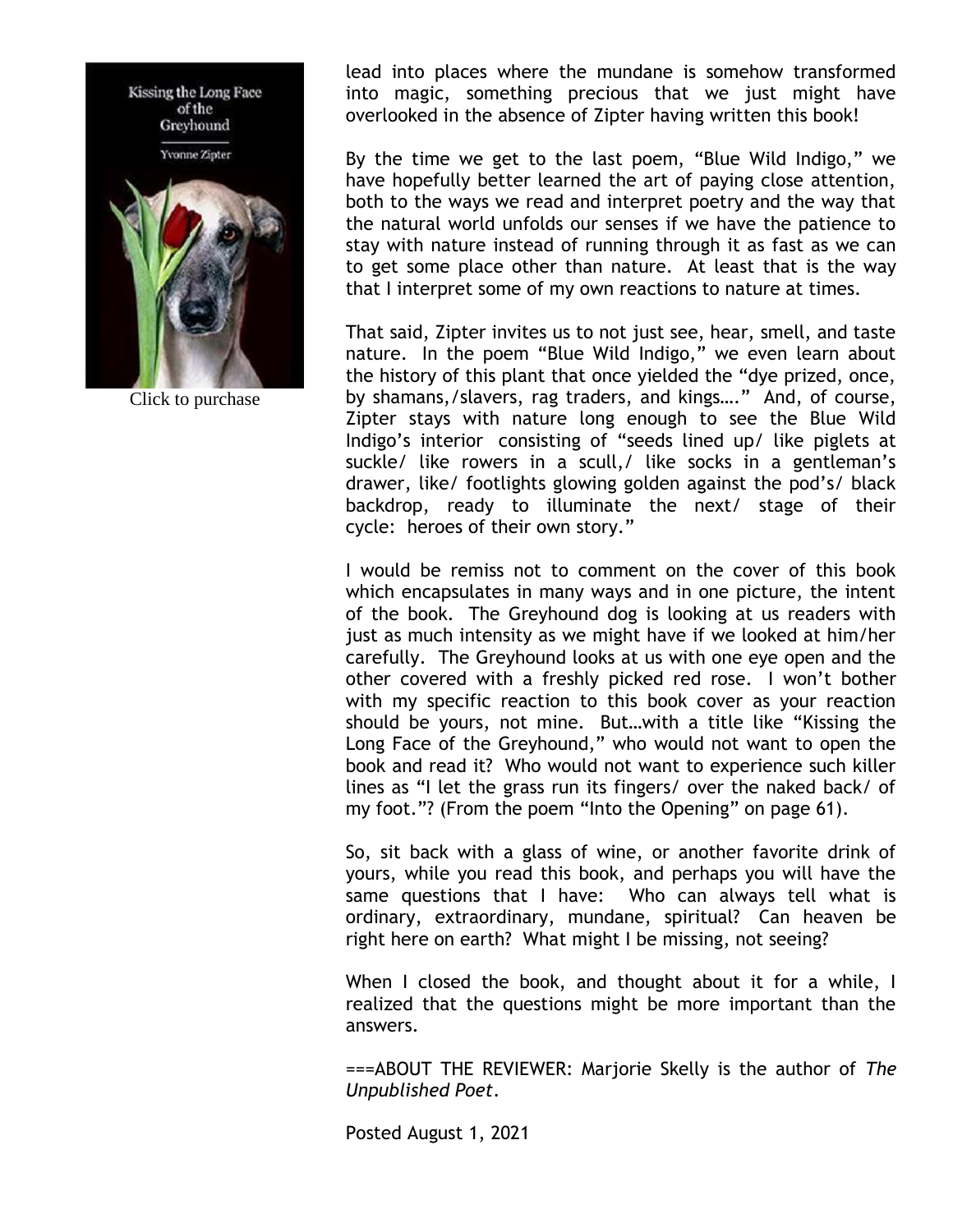# *The Purpose of Things*

**By Peter Serchuk Photography by Pieter de Koninck** Regal House Publishing, 2020 86 Pages ISBN-13: 978-1646030194

### **Review by Gail Denham**



Click to purchase

What's missing in *The Purpose of Things*, a book of poems and photographs? Flowery language, excessive metaphors, and hyperbole. For that, I give thanks.

For me, this is the best poetry book I've read in a long time. It's simple, down to earth, creative and fun. Not just fun, but also full of meaningful comparisons, and statements.

The book is the brain child of author Peter Serchuk. This author has collaborated with the unusual photos presented by Pieter de Koninck, unusual photos that somehow end up fitting the poem.

Whether this was planned or simply happened, I cannot say. However, I know that the poems work well with the photographs. As I read, I am led to unusual connections that come together as you read the poems and view the photos.

Which came first – the chicken or the egg? It matters not. These combinations of poems and photos broaden the understanding of each. I'm definitely in love with this style book.

The book's theme and title is "The Purpose of Things" Illuminating the Ordinary. This has always been important in my writing career, whether in story, essay, or poetry. "Write the real," I counsel attendees at writing workshops. "Do not be afraid to talk about a shoelace, what lives under the bed, the kitchen sink, or even a flat tire. Listen in to conversations in restaurants or other public places. Take notes, collect unusual words and record images in your mind. Everything counts. Your observations carry weight, and further – could encourage or influence the readers of your work. Write the real.

In "The Purpose of Things", I would point out a few lines that spoke to me. For example: beside a photo of rather worn shoes, Serchuk writes: "The purpose of Shoes is "The chauffeur always waiting when…you wear your welcome thin." Trees: "A coat rack for the fog To shadow every field." Maps: "To praise the names of dying towns whose dot the world forgets."

A photo of weeds growing through a fence: Serchuk writes, "To shame the greenest thumb. To praise what won't be tamed." A pair of glasses sitting on a book compliments Serchuk's words: "To hack your way through fog to find a cabin in the woods."

So much un-spoken wisdom comes through the lines of Serchuk's poems. A photo of water surging over soap goes with: "To learn how quickly anything can slip right through your hands." I must end, else I quote the whole book. "The purpose of Faith": A close up of candles in a sanctuary accents Sherchuk's "To point your compass north before the dealers call your bet."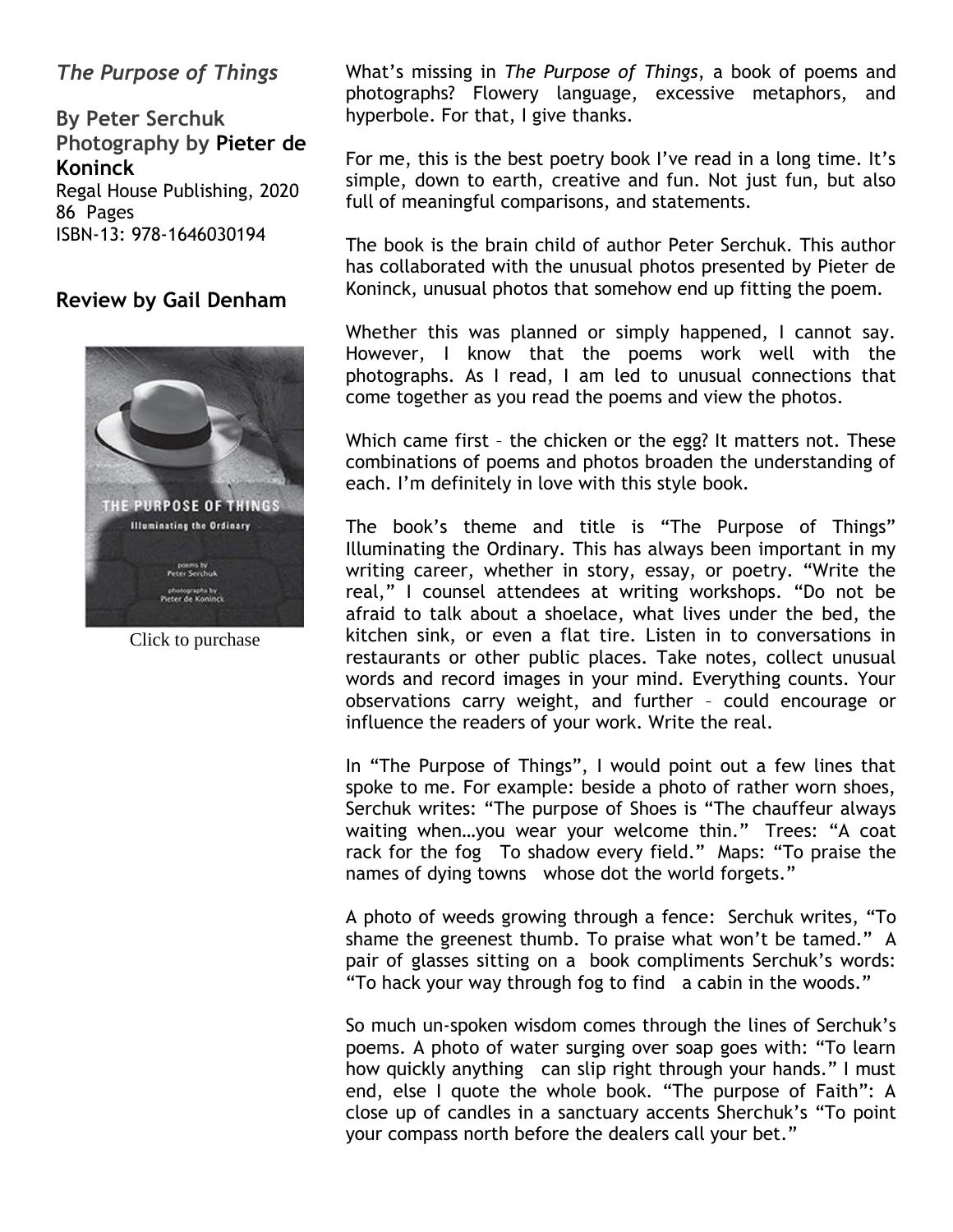*The Purpose Of Things* has only 79 pages. It's a book to keep nearby to read again and again. Plus purchase copies for fellow poets. Thanks to the author and the photographer as well.

===ABOUT THE REVIEWER: Gail Denham says, "Writing keeps me sane at times - Have had stories, essays, poems, and newspaper articles, plus many photos published in magazines, newspapers, books, over the last 45 years."

Posted August 1, 2021

*Resonance* is an eclectic work that combines writings dealing with themes of frontline workers, progressive politics, history, and romantic entanglements into a deftly written cohesive whole.

*Dire Prediction* begs the question, Will societal changes i.e. outsourcing jobs thus eliminating indispensable blue collar workers, deprive Americans of safety and protection provided by firefighters, police officers, and service people?

*Radiation Rhapsody* is a chilling poem that fuses two worlds together-Everyday life: The A train stopping at Times Square, sparrows hanging out on windowsills: with the theme of nuclear annihilation. School children hide beneath desks. Their fathers construct rockets. People suddenly silenced by a blinding flash.

*Rant* tells the story of a left wing militant, preaching about oppressed citizens rising up and throwing off the chains of tyranny. He forgets his ideology when a sexy woman passes by.

Much of this book deals with romance.

1. Brief encounters with people who can't be forgotten.

2. Long term relationships where both partners do little more than go through the motions.

3. Long standing liaisons ending badly.

*Resonance* is a charming mix of free verse rhyme and vivid imagery that grab the reader's attention. Lines that caught me include: "My life's perpetual burning, impaled on tortuous spirit," and "Cut, parry, lunge, disengage."

From *Zoo Threat*: "The leopard prowls from wall to wall, cursing the bars with flame eyes."

Religious references are interspersed within secular themes. In *Haunted*, a group of people are together giving serious thought

*Resonance*

**By Gary Beck** Cyberwit.net, 2021 135 Pages ISBN-13: 978-818253-706-4

# **Review by Jacqueline Stearns**



Click to purchase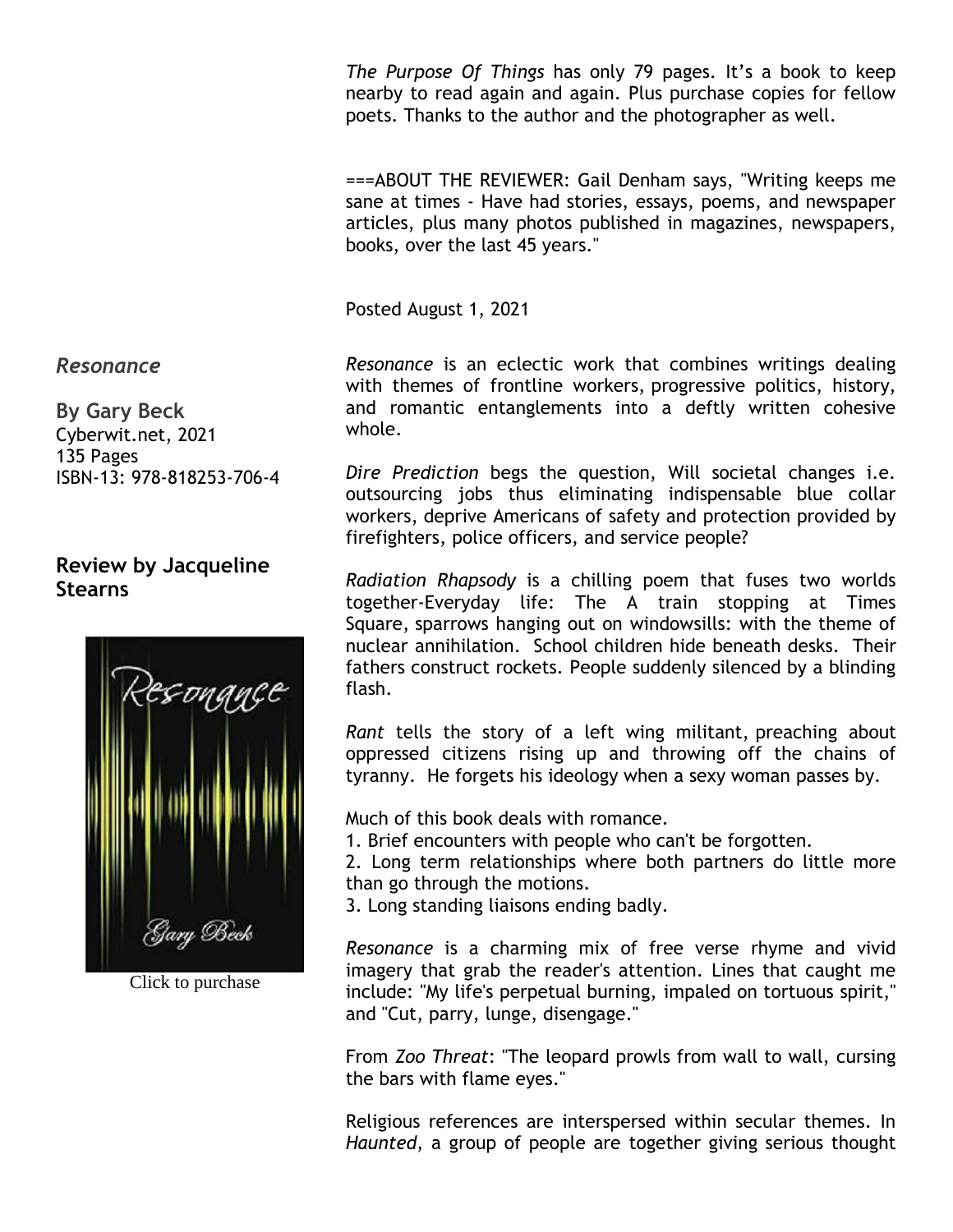to life choices. One line reads: "Captured by the serpent's spell."

*Overview* depicts a person escaping into the realms of fantasy, has this to say: "While wings of iron ravish God's pure realm."

*Opium Escape*: "We devoured each other like wafers," is part of a jilted lover's recollections of a woman he loves. The afore mentioned rhyme patterns breathe life into the pieces they inhabit.

*Sequoias* is about a person wandering through a copse of dying sequoias who finds beauty in nature's sadness. "The path unfolds in awe as I catch my breath, all splendor gone in such majestic death."

*Respite* describes a stranger walking along noticing the happiness and joy of playing children. The man realizes he can never recapture the magic of childhood.

This book also follows a life in chronological order. A baby is born, reaches boyhood, attends school, becomes a troubled teen. He gets married when his lover becomes pregnant. He gets trapped in a dead end job.

From *The Voice of One Man Singing About the Cuban Missile Crisis 1962*, "Old Age speaks of someone nearing the end of life, wishing for one last stab at living before the inevitable."

*Resonance* brims with offbeat wisdom, as it takes poetry lovers on a journey of reality, using humor and irony to reach its destination.

===ABOUT THE REVIEWER: Jacqueline Stearns holds a bachelor's degree from William Paterson College (now University). She is proud to have her work include in Highland Park Poetry's Summer Challenge Muses' Gallery on Shoes. Jacqueline's work has also been published in several Montclair Write Group Anthologies.

Posted August 1, 2021.

As I began working my way through Denise Buschman's debut collection *Nature: Human and Otherwise,* I happened onto a poem that, for me, serves quite nicely as an anchor to the whole: "Disengaging to do Other Work." The poem is about "leaves disembarking / from their life source / without pain," to engage in doing other work. This other work involves enriching the soil, giving the gift of life to other trees, humbly and efficiently contributing to the cycle of life.

*Nature: Human & Otherwise*

**By D.C. Buschmann** Independently Published, 2021 62 Pages ISBN-13: 978-8550-9000-8-6

Leaves are small, organic things which may escape our notice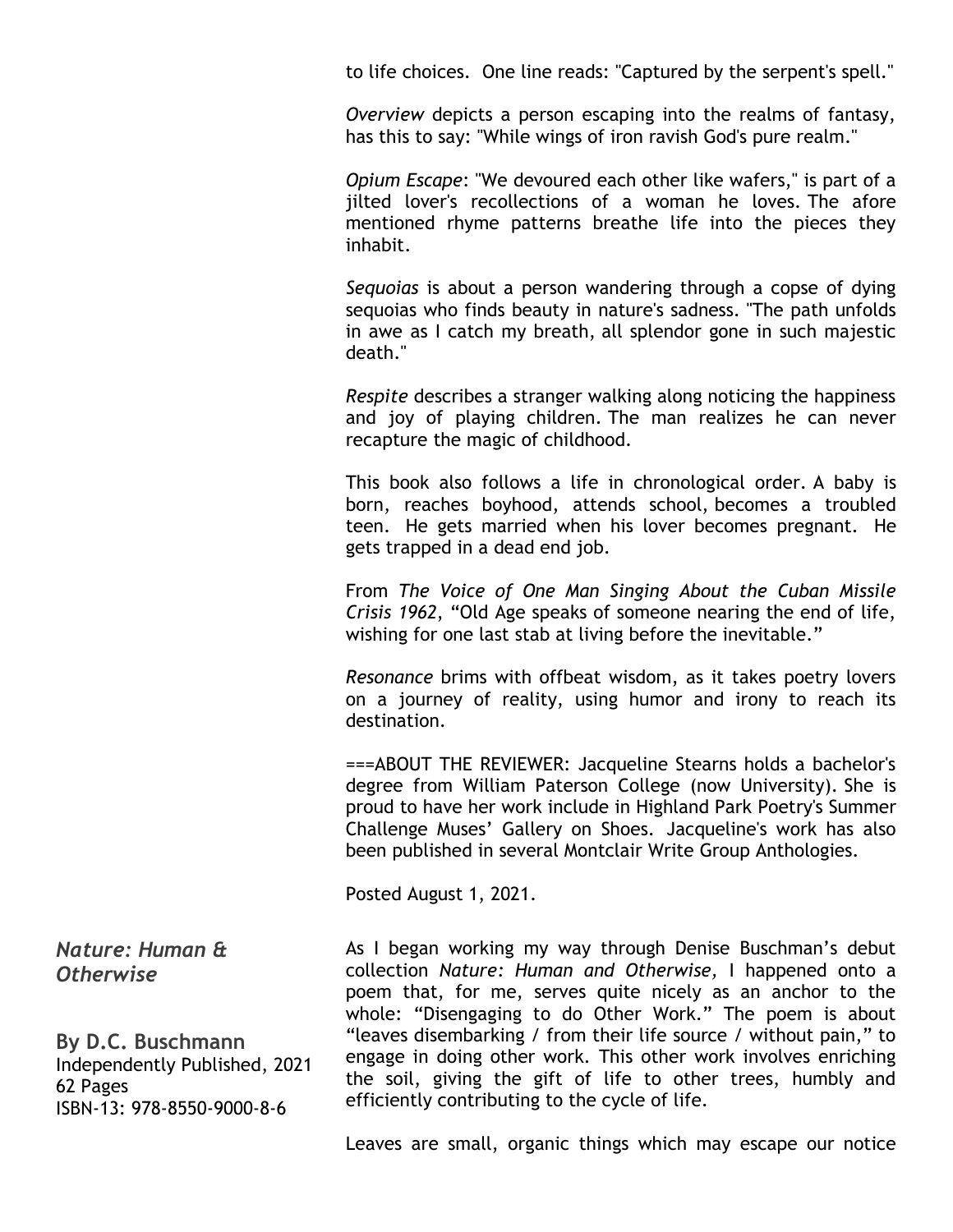*Originally published for Quill & Parchment*



Click to purchase

Review by Michael Escoubas the whole point! Buschman sees small things like leaves, she unless we pay attention. Buschman DOES pay attention, that is sees how they matter, how they do their part. To be sure, people are not leaves; unlike leaves, human beings share the gift of speech, the attribute of consciousness and responsibility for their actions. Yet, the anchor I propose seems to apply. Consider the poem, "Small Things Are the Stuff of Life":

> Americans are vibrant blocks in a living quilt, shades and hues shapes and sizes, stitched together into a colorful, cohesive Picasso.

Then, in an incisive commentary on contemporary journalism, she continues:

But, the media divides and separates like Playtex Living Bras.

In their eyes, homogeneous and harmonious quilts are a non-story.

Long-nosed puppets, politicians over promise, under-deliver. You and I have to make our own peace with one another.

The poet sees, really sees, the world around her. In the art of living, we often, and in diverse ways disengage to do other work*,*  important work like making our own peace with one another.

In a famous quote by Jane Kenyon on the calling and commission of the poet, Kenyon had this to say:

"The poet's job is to tell the whole truth and nothing but the truth, in such a beautiful way that people cannot live without it; to put into words those feelings we all have that are so deep, so important, and yet so difficult to name." --From *A Hundred Daffodils*

As I trace Buschman's thought, I find no hint of over-stated piety. She is a dedicated student of the human condition.

She is good at putting into words those feelings so important, and yet so difficult to name. Who among us would resent this reminder about the dangers of engaging in "Gossip":

A snake lurks in the dark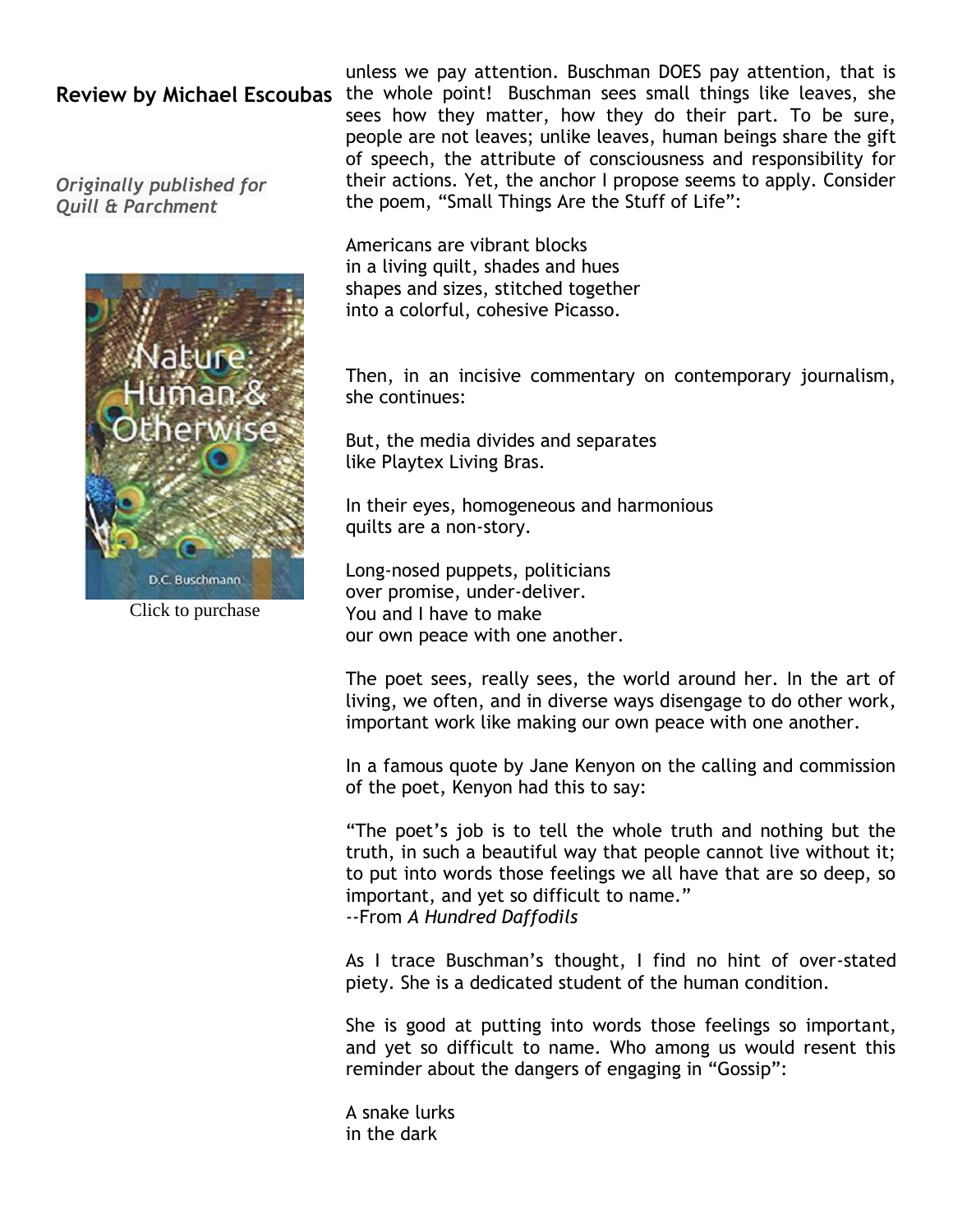infuses carriers with venom

sinks fangs into prey by proxy

Buschman's poetry showcases variety and craftsmanship. The poems are an interesting mix of free verse, rondeau, haiku, a collaborative piece, two prose poems and several poems with as many as 12 indentations which delightfully fuse form and message.

Enticing titles drew me in: "Giving Birth to a Dancing Star," raises the curtain, "The Futility of Darkness," made me curious about why,

The sun slips steadily through empyrean

"Green Beans, Potatoes, Ham & Charlie," brought back memories of my childhood when my parents insisted that I could not get down from the supper table until I ate ALL my green beans.

"A Blessing," is dedicated to James Wright; Langston Hughes is channeled in "Nature's Medicine." I have read Hughes, Buschman's take is faithful not only to Hughes' style but to the truth about his world*.*

The poet's titles piqued my interest; her content made me stay.

As a reviewer I seldom purchase poetry books. I receive a steady stream of them in the mail. However, I would order this collection in a heartbeat. Where else would I learn about "Nature's Hairbrush"?

Twigs and branches black and brittle flew off trees during the storm as if a giant hairbrush had winnowed the stiff, lifeless tresses empowering the living to dance unfettered in the breeze.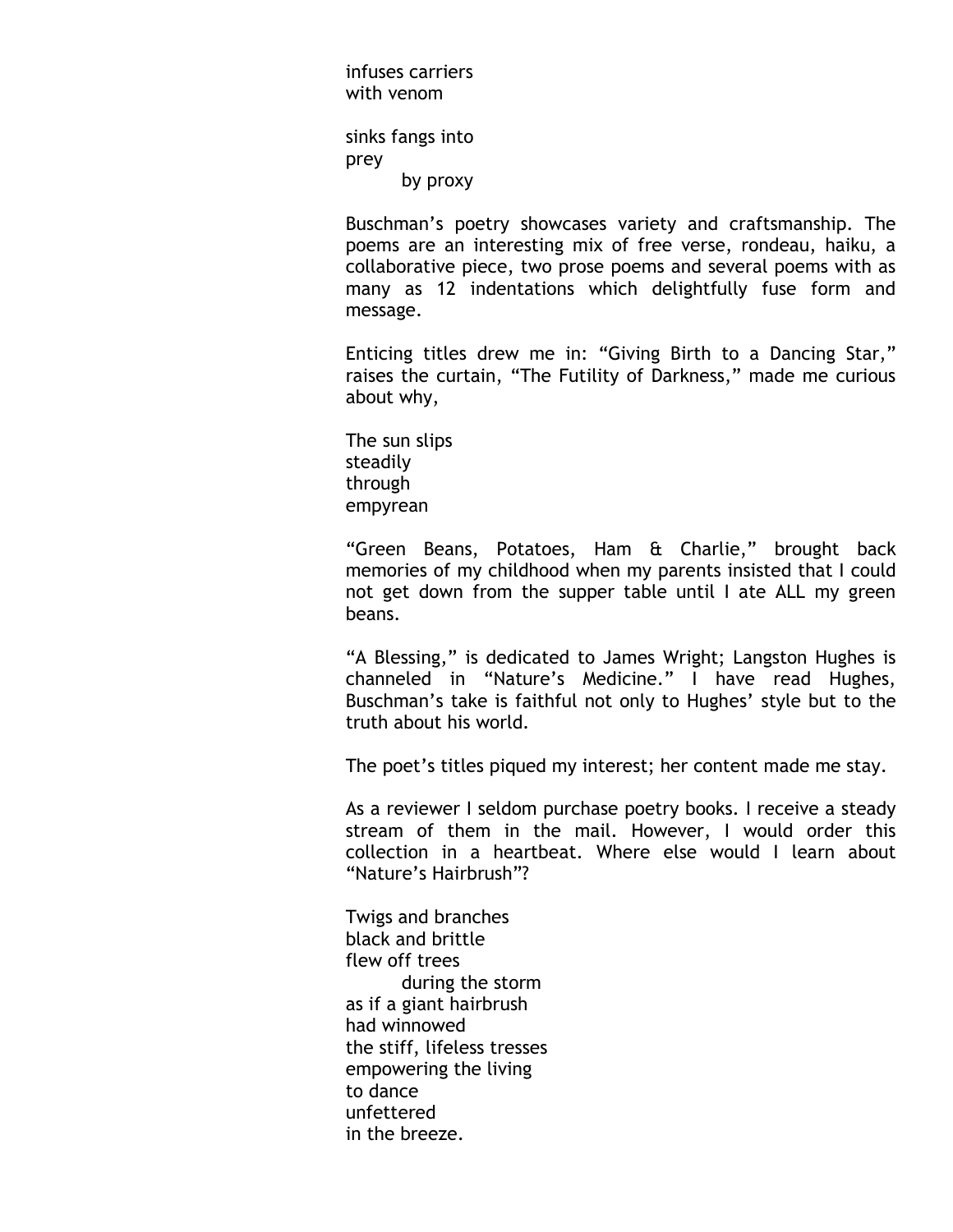===ABOUT THE REVIEWER: Michael Escoubas is editor, contributing poet, and staff book reviewer for *Quill and Parchment*, a 19-year-old literary and cultural arts online poetry journal. This review was originally posted on *Quill and Parchment.*

Posted August 1, 2021

*Holding My Selves Together New & Selected Poems* 

**By Margaret Rozga** Cornerstone Press, 2021 231 Pages ISBN-13: 978-1-7333086-6-3

# **Review by Christine Swanberg**

Holding<br>My Selves<br>Together New and Selected Poems

Margaret Rozga

Click to purchase

"Gravitas" is the word that describes Margaret Rozga's *Holding My Selves Together*. In this full-length, 141-page collection, poems are grouped seamlessly from each section to the next: *Alice Marathons, The Last Six Miles are the Hardest, Even in Beauty,* and *Holding My Selves Together*. We have the magical, mythological Alice as the collection swells into poems of a wise elder reflecting on social justice begun in the 60's and a life filled with commitment to create a better world. The sections transcend into a broader world of beauty and garden, Covid, ending spiritually with personal reflections.

In this collection are a dazzling array of forms, some experimental and many very challenging. We encounter persona poems, prayerful poems, imperative voice, family honor poems, and poems about heroes and friends of the past. Themes include reflection on past activism and wistful yearning that it had solved more problems. Other sections explore search for beauty, transcendent questions and renderings on the nature of being itself.

The selves listed in "Conjugating Pronouns" nail down the identities in an accessible manner, for me the linchpin poem in the collection. Here are the beginnings of the lines:

The gardener gets herself dirty… The grandmother talks fractions… The editor seeks to create… The sky-watcher learns… The poet feels… The citizen knows… The activist now…

Yet the collection's magnitude morphs these various selves into a story that is much art as narrative. The breadth and depth of the chapters are exquisitely captured in the book's arrangement into sections. Each section ends with a poem that leads into the next session, a clever poetic foreshadowing telling us to get ready for what is next. As a longtime poet myself, I have noticed a tendency for poetry books to revolve around a single theme. This collection explores more than one theme in more than one style, revealing a committed poet who has been devoted to her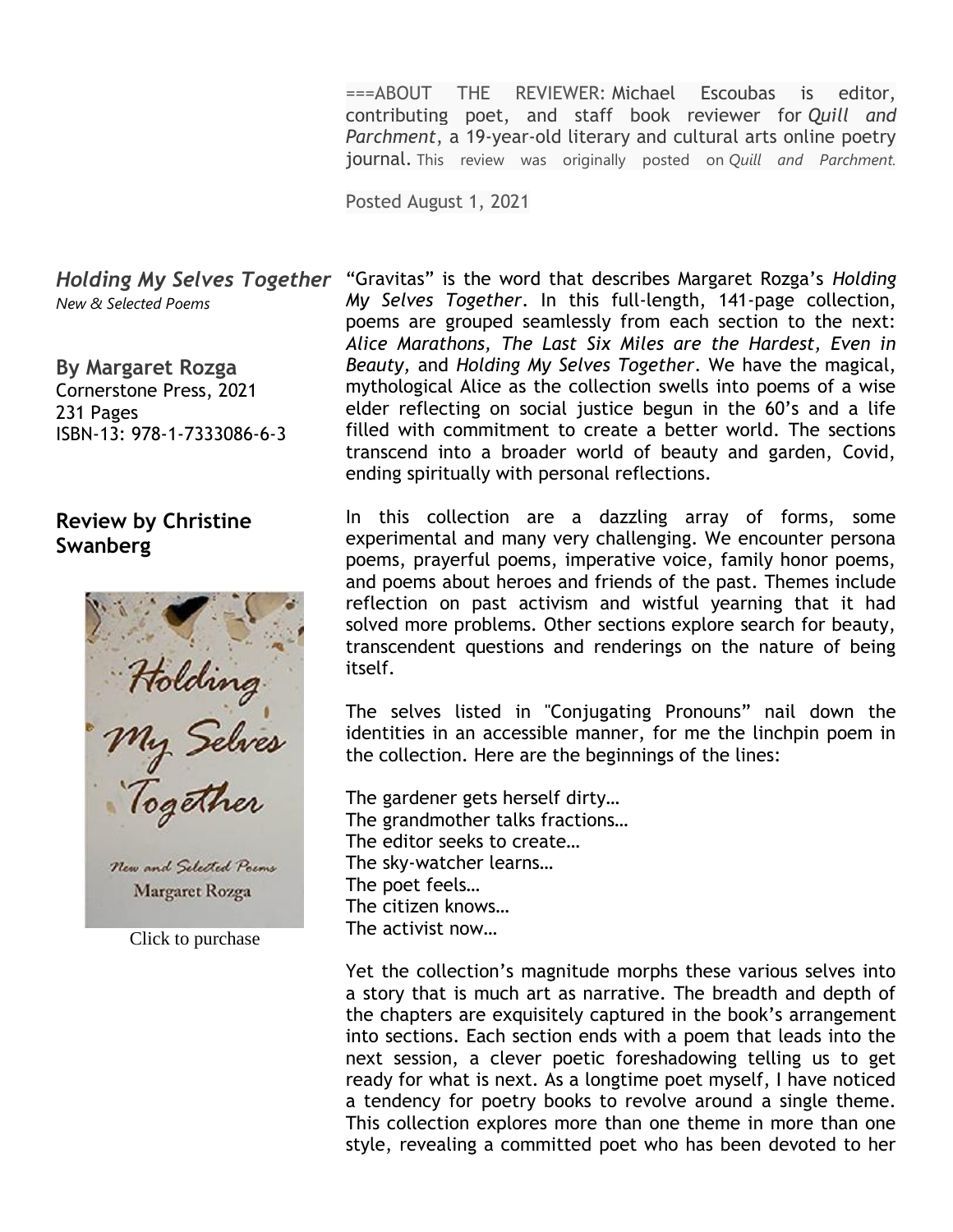art and to her commitment to social justice for many years. An important poet, once Wisconsin Poet Laureate, reveals a life of commitment, which invigorates the reader.

The last section often alludes to life during Covid. I appreciated "A Pandemic of Misses" in which Rozga's repetition of "I miss" feels as though we were having a conversation. Several voices join on what they miss. A few lines from that poem include:

I miss eating with other people, I said. I miss our Yoga class, my sister said… I miss soccer, the granddaughter said… I miss school lunch. I miss school breakfast, the grandson said…

Rozga has a penchant for choosing themes and words that are not just personal but also important to the world of social justice. The poetry has a collective and personal voice combined skillfully. This is very hard to do without ranting and raving, but she does so quietly but firmly in many narrative poems of past marches, jail visits, and working for fair housing. I wish that younger readers could see all the work that many tried to do and the wish had happened faster and stabilized into a fairer reality. I recommend strongly reading the second section, The Last Six Miles are Hardest. Poems such as "History," "Alabama Bound," "Arrest the White Girls," "Five Gestures of Freedom," and "At James Chaney's Grave 50 Years Later" engage the mind and heart.

A short excerpt from "Alabama Bound":

Sit-ins. Boycotts. University Doorways. Interstate buses. City jail, county jail. Bull, the dog, firehouses. Jim Clark, his horses. Deaths, more deaths.

I would add more selves to Margaret Rozga's litany of identities: wise elder, lover of justice, brave guardian, and virtuoso poet. The collection is satisfying at every level. Those who love extremely challenging forms and styles to ponder will find them. Those who resonate with causes for social justice will resonate with those accessible poems. Lovers of the earth will find quiet garden poems. Those who seek spiritual connection in poetry will find it in these pages.

This collection is nothing short of a feast, a banquet of delicious poems, one after the other. It is an important book by an important poet.

===ABOUT THE REVIEWER: Christine Swanberg is the first official Poet Laureate of Rockford, Illinois and widely published, awarded, and collected.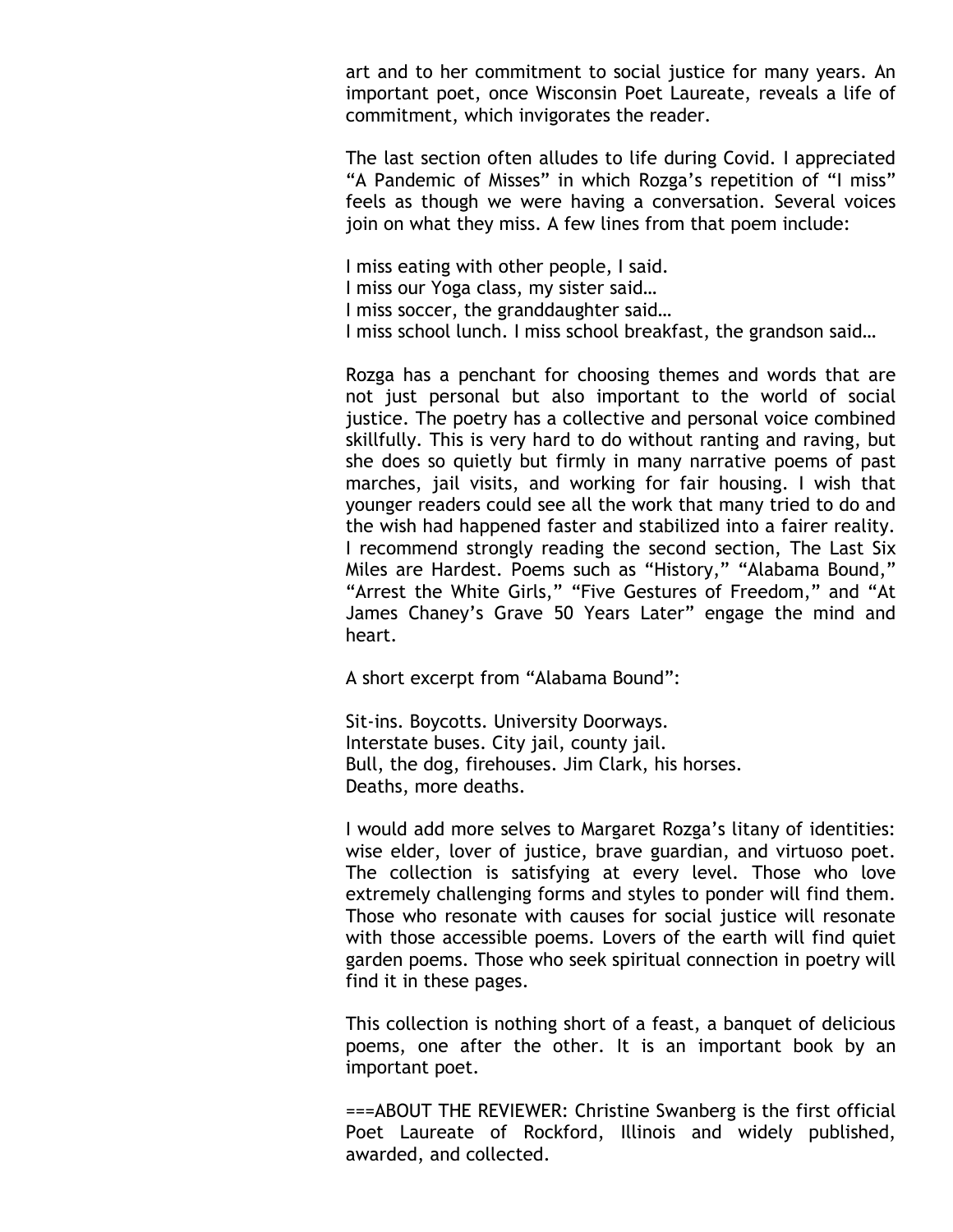Posted July 1, 2021

*Smoke the Peace Pipe*

**By Roz Weaver** Yellow Arrow Publishing, 2020 61 Pages ISBN-13: 978-1735023014

# **Review by Cynthia T. Hahn**



Click to purchase

Creative writing is a well-recognized form of therapy. Reading poetry written by a poet-therapist aimed at describing and showing a path towards self-healing, can also be effective therapy for the reader. Roz Weaver, UK therapist, poet, social worker and spoken word performer, demonstrates the power of creative expression through poetry to heal from physical as well as psychological trauma in her first chapbook, *Smoke the Peace Pipe*. The cover, by Joanne Baker, illustrates the metaphor which is fully elucidated in the final poem of the same title.

Written in free verse, each poem hangs upon the use of complicitous duality, antithesis with an encouraging twist. In this way, Weaver takes us in, invites us to be part of the "I" and the "we" of her poems, both rain and rainbow. The sorting of the pieces of self comes through not as a puzzle but rather as an accounting, a series of declarations that question, that encourage, and that always recognize the pain, in alternating concrete and abstract terms. As she notes about the text's title, it expresses "...the intention of paying regular visits to the parts of ourselves that don't sit comfortably, how we can learn to bear what we thought was unbearable, and how by doing this we can make space for the possibility of a bigger picture" (61).

From the first poem, "How Trauma Dresses at Daybreak," duality and complicity are already present, communicated by an intimate, informal and knowing poetic voice: "I woke this morning in parts", "...washed my body in two minds/one mine, one a critical mother". The declaration of the damaged state, "I am missing whole pieces of woman" leads the rest of the work through the process of self-reconstruction. In the second poem, "Raw Soup for the Skin Soul", the "we" is present, inviting the reader to see the duality of body/mind, of conflicting emotions or voices, and also inviting us to participate in the struggle aimed at a positive end: "...I will get us through", "...joy wins the war in the end." What is inferred then is the 'chicken soup for the soul' cliché, reanimated here, both burning hot in its 'rawness' and also comforting in its description of what has been and what can be accomplished. It is the "Brainwork" of poem three that posits the idea, "I think I'll visit myself more often" and suggests that we "sit across from our fears" (9), brushing out the dust and the dark. Weaver urges us "home", to practice the "gripping" and the "letting go", to step into versions of the self, to unveil what has been in hiding ("Home is Where the Spirit Goes", 11). At the same time, rainbow and storm cohabit, and an important declaration is made "...to live/meant leaving" ("Double Rainbow", 13). The consistent use of physical and metaphysical imagery (e.g. "love coming home", 29, picking "my power up off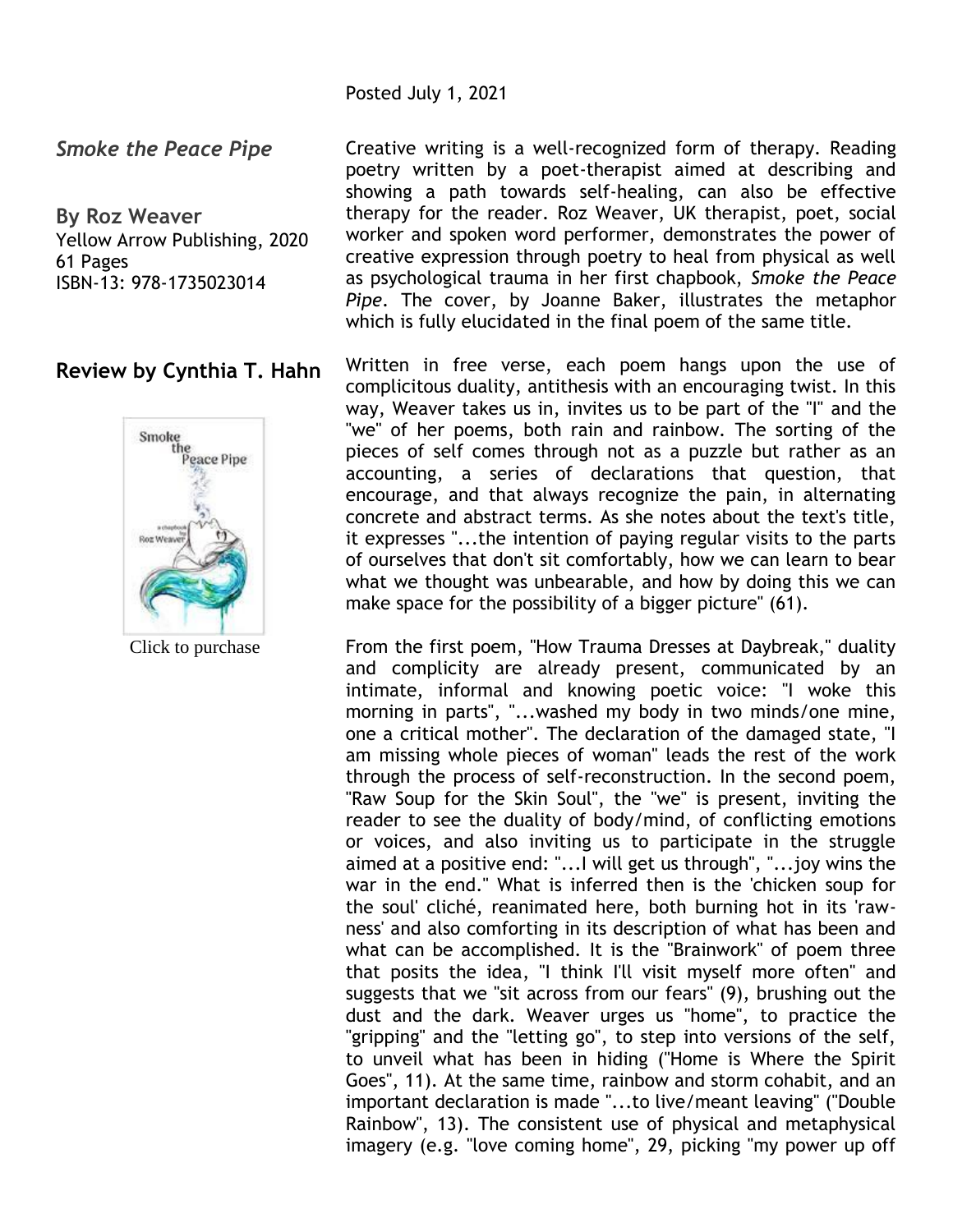the floor", 31, creating "a map of my body", 33, laying the "groundwork", "and not seeing hope as a chore", 41) parallels the self-knowing and healing process mentally for poet (and inspired reader), and aptly described as visceral experience.

Peace comes to the self-healing process in the latter third of the text, through a coming to terms with memory scars, and honoring the self-body as "Goddess" (57). Weaver notes "...peace waves,/ where healing is a boat", 47; "There's a peace in the dawn that guides us all; an opportunity /for the heart to lead", 52, and finally, holding the self, "until every part is loved as truth" (59). In the end, Weaver reiterates realistically that this process, while love of the self is being regained, remains so much "unfinished business" as "We, wild spirits", "long lost siblings" find ourselves (59). In this final poem, "Smoke the Peace Pipe," Weaver clearly puts together the pieces of self ("you") and aligns them with others ("we") who have also unleashed the truth of their lived trauma and are fully awakened to life. Here she elucidates the communal sharing of the symbolic "peace pipe" of the volume's title, as a physical and spiritual processing, emphasizing both transcendence and connection. And so from the first poem, descriptive of personal pain ("the war I wear in my chest", 5), Weaver invites us in the final poem to "Welcome home each particle of your being," to inhabit a new wholeness of "our everything alive" (59), effectively bringing us with her through the raw process of baring the damaged body-soul and then reconstructing it within a poetic, loving conversation with the self.

===ABOUT THE REVIEWER: Cynthia T. Hahn has been a Professor of French at Lake Forest College, teaching language, literature, culture, film, translation and creative writing since 1990. Cynthia is also the author of two poetry collections, *Outside-In-Sideout* (Finishing Line Press, 2010) and *Co-ïncidences* (alfAbarre Press, 2014).

Posted July 1, 2021

## *Common Ground*

**By Kathy Lohrum Cotton** Deep Well Poetry, 2021 103 Pages ISBN-13: 97986111359884

**Review by Michael Escoubas**

As I write this review (late April) President Biden has just completed his first address to a joint session of Congress. Senator Tim Scott hasgiven the Republican rejoinder. Listening to both men recalledpoet Kathy Lohrum Cotton's latest collection, *Common Ground.* Whether you believe in Providence, Fate, Coincidence or just plain Randomness, you must admit these ducks fell nicely into a neat row. It seems that the most dominant theme in American life is healing divisions and finding "common ground," even though defining exactly what that is, remains elusive.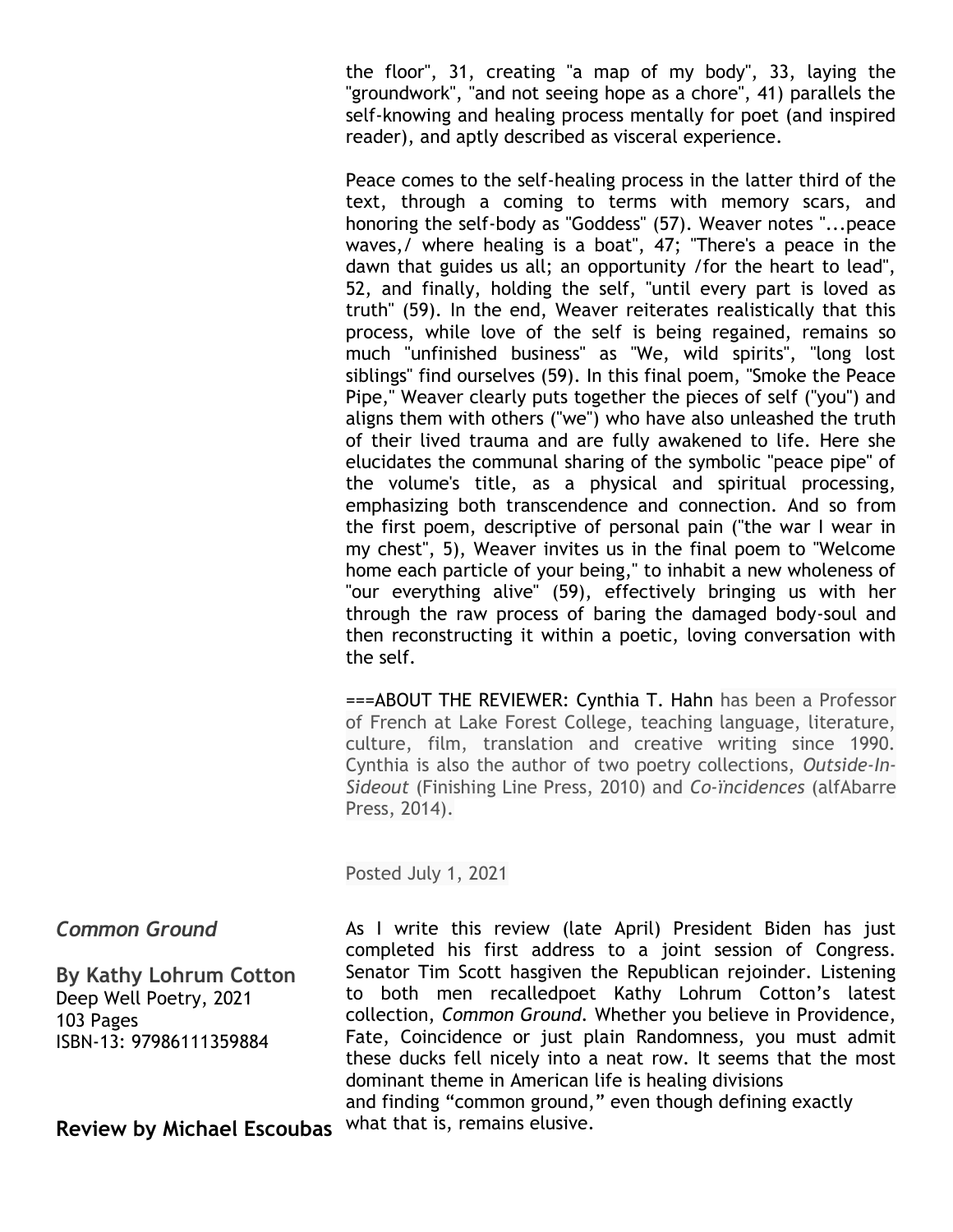## *Originally published for Quill & Parchment*



Click to purchase

Enter Kathy Cotton, stage left. With quiet assurance and ripened poetic skills,Cotton offers a collection of poems which bear directly on what many are seeking. Remarkably, these poems were written "prior" to the advent of Covid-19. Which is to say that her theme is timeless and does not need a worldwide pandemic to justify its existence.

An epigraph by no less a luminary than Walt Whitman, sets the tone: "Every atom belonging to me as good belongs to you." It is the gift of language that humans alone possess and share. Appropriately, the poem "Finding Common Ground," opens the door to Cotton's quest:

Before the extravagant feast, the flowing wine of words,

let me break bread at the table of

a neighbor starving on broth-thin bromides,

elders who chew old shibboleth scraps,

the child choking down force-fed fear.

I got the feeling early-on that this poem represents the poet's life. Helping a person in need is more important that just setting words down on a page. Only then:

let my pen touch the waiting page,

let the ink's dark nectar spill out

every ripened syllable of words worth sharing.

Stylistically, Cotton does something I've never seen before. At the end of many of her poems, she adds key words in a delicate light-face font; subtly highlighting a theme she wants readers to consider.

The volume is organized in three sections: "Quiet Words," "Shared Words," and "Last Words."

In an age of loud talk, street and gun violence, and folks insisting that it's *My way or the highway,* Cotton's wisdom is like a warm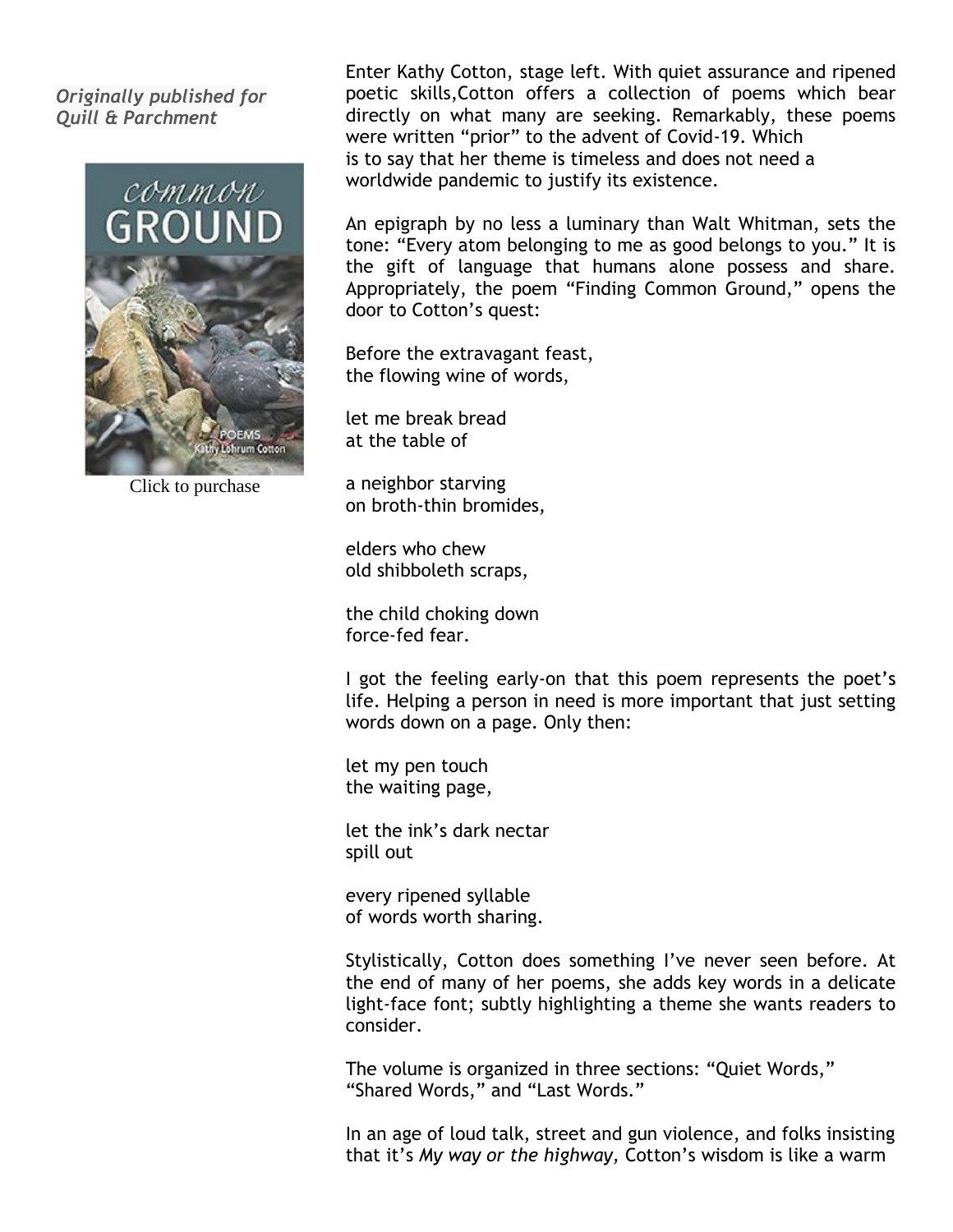cup of Chamomile tea slowly sipped.

In my youth I recall how the evenings took on a unique fragrance after a soft rain, Cotton took me back in her poem "The Scent of Rain," where her old Lithuanian neighbor:

who stands in rain-spattered pajamas,

breathing, just slow-breathing in the middle of his wire-fenced yard—

. . .

This cloudburst soaking his drought-brown garden brought

him from his bed, quick like a child, wordless with wonder at the scent of rain.

While Cotton writes primarily in *verse libre*, her skill in formal verse is evident in the villanelle, "Words of Peace":

There is sweet symmetry in words of peace, as both the mind and heart communicate a balance of withholding and release

through conversation shared: the centerpiece of knowing when to speak and when to wait. There is sweet symmetry in words of peace,

not toppled into dogma or caprice. It chooses not to flatter or berate, but balances withholding and release

to find a common ground where conflicts cease to rage alone, a place where pain abates. There is sweet symmetry in words of peace:

both hope and understanding can increase when empathy is speaking's gentle mate. It balances withholding and release:

a spoken and unspoken masterpiece consideration, rather than debate. There is sweet symmetry in words of peace, a balance of withholding and release.

Titles in Part I, entice me to reconsider my life perspectives, titles such as: "Quiet Friend," "Gift of Your Silence-Keeping, "Inner Balance," and "Slow Thaw," hang like medals on a service-member's coat; commendations won on the battlefield of life.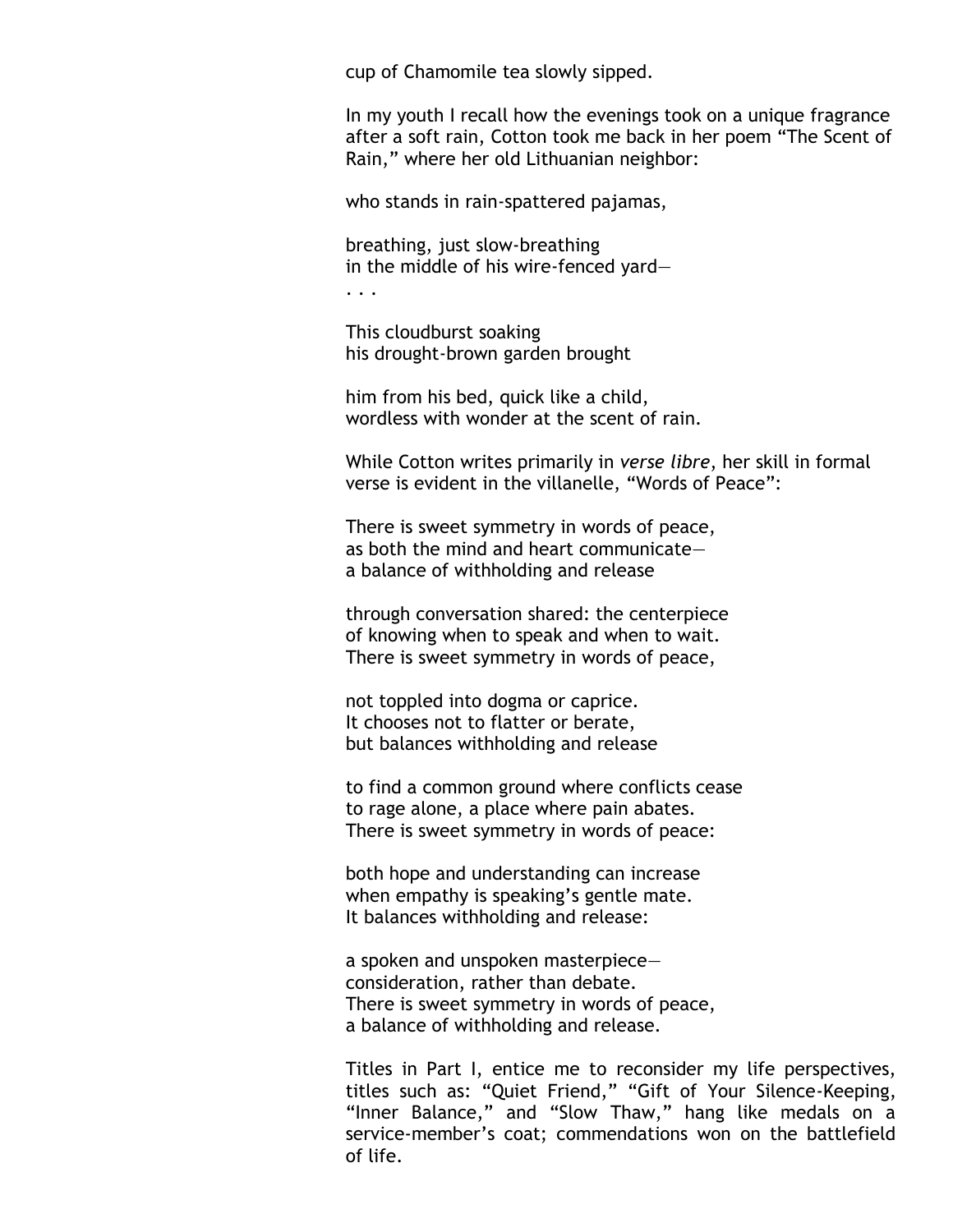Moving into Part II, "Shared Words," I found myself focused on "The Sweetness of Doing Nothing." This poem explores the tension between "busyness" as a virtue and *Dolce far niente.*  (Translated in the title). This shared word is one your reviewer needs to hear. Perhaps I should emulate the poem's protagonist and, "stretch full length on a Montana stone." In this section shared words become "strands of simple kindness, a treasure to pass down."

I recall special evenings tiptoeing into my children's rooms to read stories and say their prayers. The ease of those moments, the quietude of being with them, things we shared before clicking off the lights, returned to me as I entered Part III, "Last Words."

I lingered long with "Sweet Cluster" where:

I fell asleep to the lullaby of a family's last words of the day, to soft sounds of Mother and Father kissing.

As the section title suggests, the poet treats the subject of loss and death. Cotton does so with impressive tenderness and restraint. Many of these poems could be read as testimonies to loved ones who have passed on. While platitudes often accompany loss and death, the poet's treatment is fresh and original. She remembers her brother, the "only shaved face in a little house crammed with petticoats." Ed was, "the last of all who knew me from my beginning."

In "The Last of Life," death is compared to:

Winter's longing to shed the weight of every last leaf, to stand proudly stripped, wind-whipped to the marrow, baring misshapen limb and scar.

The "welcome home" rivers sing to scattered streams and oceans whisper to heavy rainclouds.

The ripple of a zephyr's soft breath across ripened fields.

*So, this is how it feels*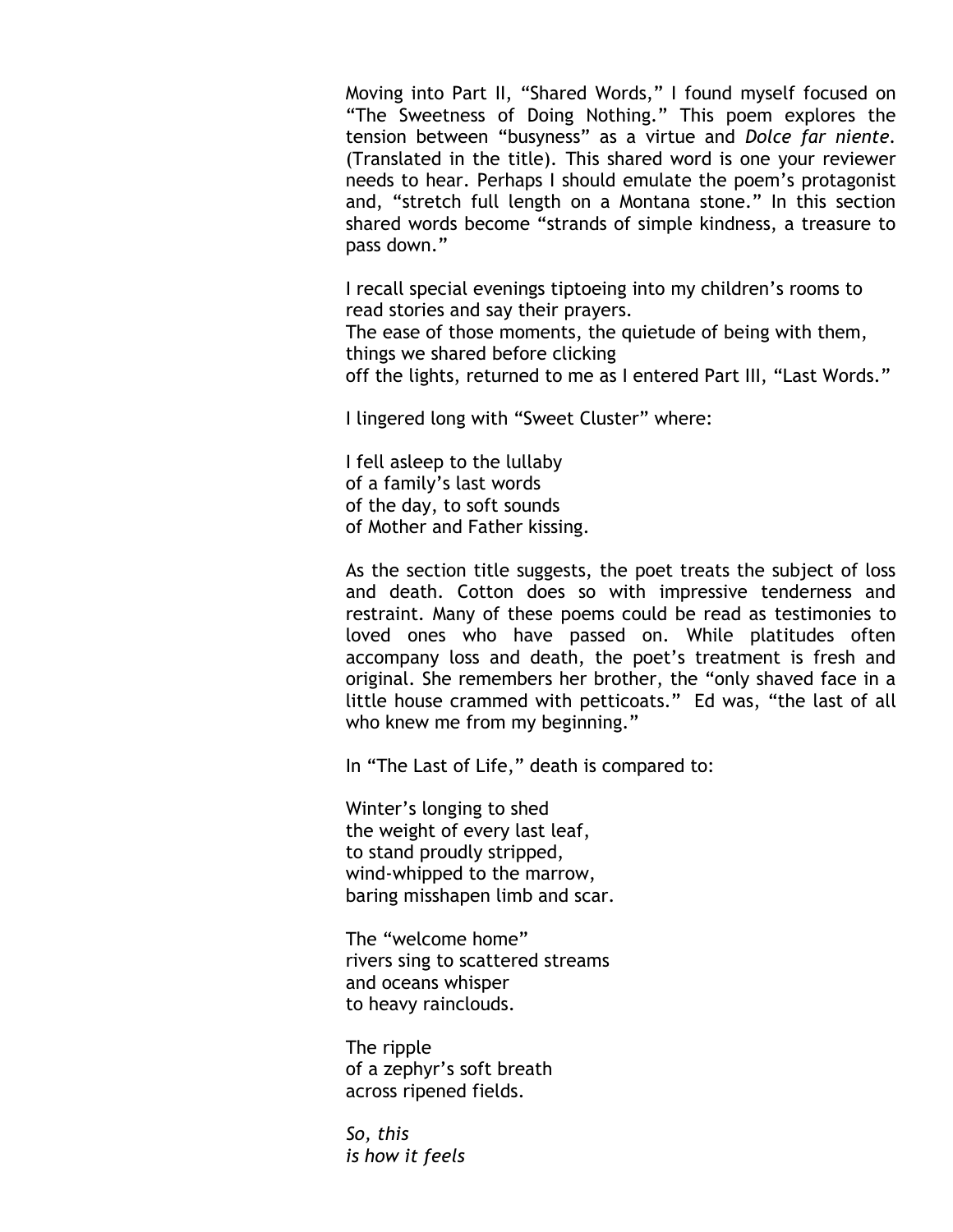*to love the last of life.*

Indeed, Kathy Lohrum Cotton's *Common Ground*, closes with a blessing I wish for everyone who buys this superb volume:

Leave something of sweetness and substance in the mouth of the world.

--Anna Belle Kaufman, "Cold Solace"

===ABOUT THE REVIEWER: Michael Escoubas is editor, contributing poet, and staff book reviewer for *Quill and Parchment*, a 19-year-old literary and cultural arts online poetry journal. This review was originally posted on *Quill and Parchment.*

Posted July 1, 2021

*Languid Lusciousness with Lemon*

**By Joan Leotta** Finishing Line Press, 2017 231 Pages ISBN-13: 978-1635341454

# **Review by Barbara R. Saunders**



Joan Leotta declares her stakes in a one-word line. It's near the center of the first poem of this collection, the title poem, "Languid Lusciousness with Lemon." This charming book of poetry is a meditation on *immortality.* Food, for this poet, is a metaphor for life itself—constant but temporary, and meant to be consumed with joy. Every harvest can remind us to be grateful for the living earth; every recipe, of our own agency; and every meal, of the possibility or the realization of love.

In some pieces, the narrator remembers how her elders imparted lessons. She marvels that her grandmother could "*summon birds from an empty sky*" with the "*tossed crumbs and crusts*" from breakfast toast. The older woman explains, "*Everyone hears when called to the table.*" On apple-picking trips with her father, the narrator learns "*apples taste better when you know them by name*." And the narrator's mother demands an apprenticeship before handing over a cherished *pizzelle* cookie recipe because, she says, "*Words are not enough/You need to learn to feel/When the dough has just enough flour*."

The narrator applies this wisdom about food and relationships to the family she generates herself. A bag of peaches from her husband, she observes, signifies the promise of a life filled with sweet adventures. "*We cook many into jam and pies together … we dare all this and more -- together.*" Speaking of an afternoon of tasting savory bivalves with a daughter, she says, "*I savored the found pearl/of our togetherness."* At the family dinner table, she notices, "*love is spoken -- loudly, and by all.*" A few humorous poems turn inward. The Turkish delight in a novel Finds its sticky way onto the narrator's hands, and a session of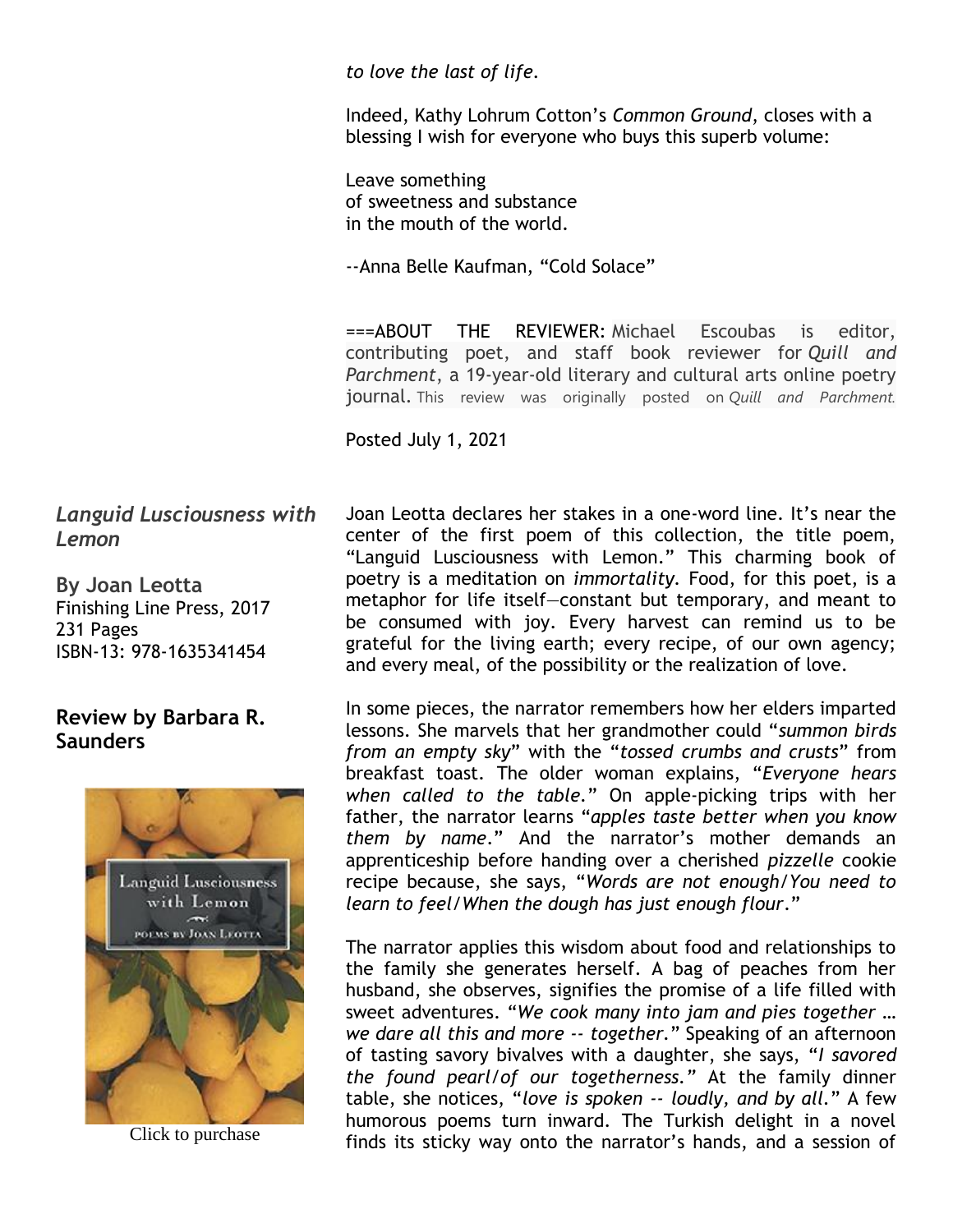strawberry chopping discharges the anger from a marital argument.

There are a few poems unrelated to food. These fit squarely into the theme of family. "Kitty Hawk Hang Glider School," brings us back to those wondrous birds as the narrator's son takes "*A solo flight. The first of many yet to come*." In another poem, only the smell of coffee shows up—a ghost, like her father, in a dream. This poem, "Dreaming across the Styx" contains my favorite line of the collection: "*Instead of Charon,/my own beloved father/waits, patiently, to/ferry me across the Styx/in his white 1960 Thunderbird."*

Though domesticity is a focus, the poet's heart opens to encompass the world beyond the hearth. Food serves as currency for bonding with fruit vendors, waitresses, and neighbors. When a young man in Istanbul angrily tells her that Americans don't appreciate his culture, she tries to change his mind over coffee, "*talking across the Bosphorus of our diverse lives, until his anger waned."* And she laments, in the closing piece in the collection, that breaking bread together can't always save us. A young man who shares his Ramadan goodies with her dies at the hands of ISIS.

A solo performer as well as a writer, Leotta skilfully balances autobiographical elements, such as clues to her Italian heritage, with intellectual ones, including the references to T.S. Eliot that pepper the collection. The message, both exciting and comforting: Sweet meets tart, nature's bounty meets human craft, stay-at-home mom meets Jordanian fighter pilot--such is life!

===ABOUT THE REVIEWER: Barbara R Saunders hails from New York and lives in Berkeley, California. Her poetry focuses on biography and myth. She's at work on a memoir, *Dead Dreams.*

Posted July 1, 2021

*The Kingdom of Birds*

**By Joan Colby** The Poetry Box, 2020 231 Pages ISBN-13: 978-1-948461-60-3 If you have a dreamy, nostalgic notion of birds, be prepared to consider a darker, more complicated side of our feathered creatures in Joan Colby's *The Kingdom of Birds* (The Poetry Box). In this last collection of poems published July 15, 2020, just one month before her death, Colby describes birds as a "calligraphy of the higher kingdom" as she contemplates crows, doves, geese, hawks, flamingos, owls, turkeys and more in a smorgasbord of observation and scrutiny.

**Review by Caroline Johnson** "Be calculating as the cardinal," she writes in her sestina ("The Life List of Birds," 31-32), "who goes to the block unflinching."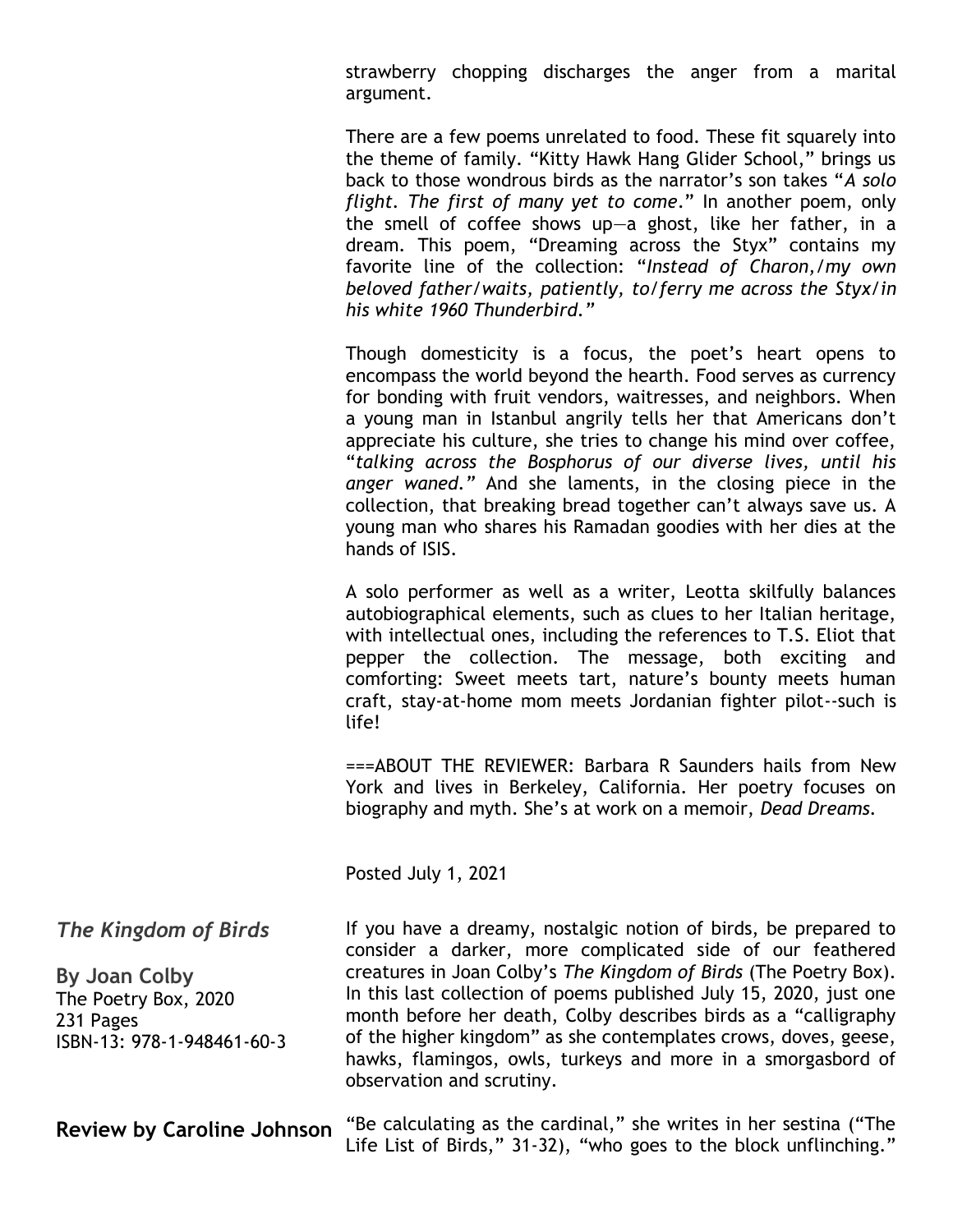This is an apt metaphor for her observations of all the birds in this collection, none of which can escape the poet's masterful eye. Even the tiny hummingbird she sees as sinister, as it "hangs like a furious angel" attempting to prepare "to assault the hydrangea" ("Photograph of a Hummingbird," 33). In this short poem she compares the hummingbird's hunger to a rapist's lust, and to the moment when a poem "stabs into the corolla of the mind / And sucks it dry." In other poems she describes the merciless ravens (34) and the dancing cranes, who cannot escape their animal nature.

Colby was a prolific writer and this collection was her  $25<sup>th</sup>$  book of poems. Throughout this collection Colby deftly weaves bird imagery with thoughts on human nature. "I have fashioned your nests in my mind," she writes. The book also doesn't skimp on contemplations of our mortality, as she writes, "The object / has to die / so we can see its / utterness, its suspended miracle," an allusion to Audubon's photos of birds (38). Colby seems to be on the lookout for the real bird, not the illusion, as she scoffs at the "lawn fakes" of flamingoes, "sluttish as five inch heels," and hallows the dignity of Canada Geese--"Look. Their necks stretch true" (46)--which she also compares to war veterans. In "Swallow," she makes another brilliant comparison, comparing the act of swallowing to the namesake bird:

> "Soaring at dusk, to feed on the wing, Forked tail like a serpent's tongue, Every year returning To the steep loft, harbinger Of a thousand summers…

 In a lonesome bar knocking back Shots of Jack Daniels Swallowing the hard words Left unuttered.

 That reflex, the last to fail, You refused the tube while You could still speak…

 …your last breath Coalesced to a lump of sorrow In our throats, unable to swallow this." (52)

The book has several poems about hawks, and Colby approaches each with a different lens. "What the camera sees is beauty," she writes in "Redtail", "What the hawk sees is blood," (55). Later in the book she describes a red-tailed hawk whose predatory nature is "written in wingspread / In will and heart" ("Hawks in the Morning," 87-88). Colby has created a tribute to birds, which she calls a citadel: "I can't decide whose side / I'm